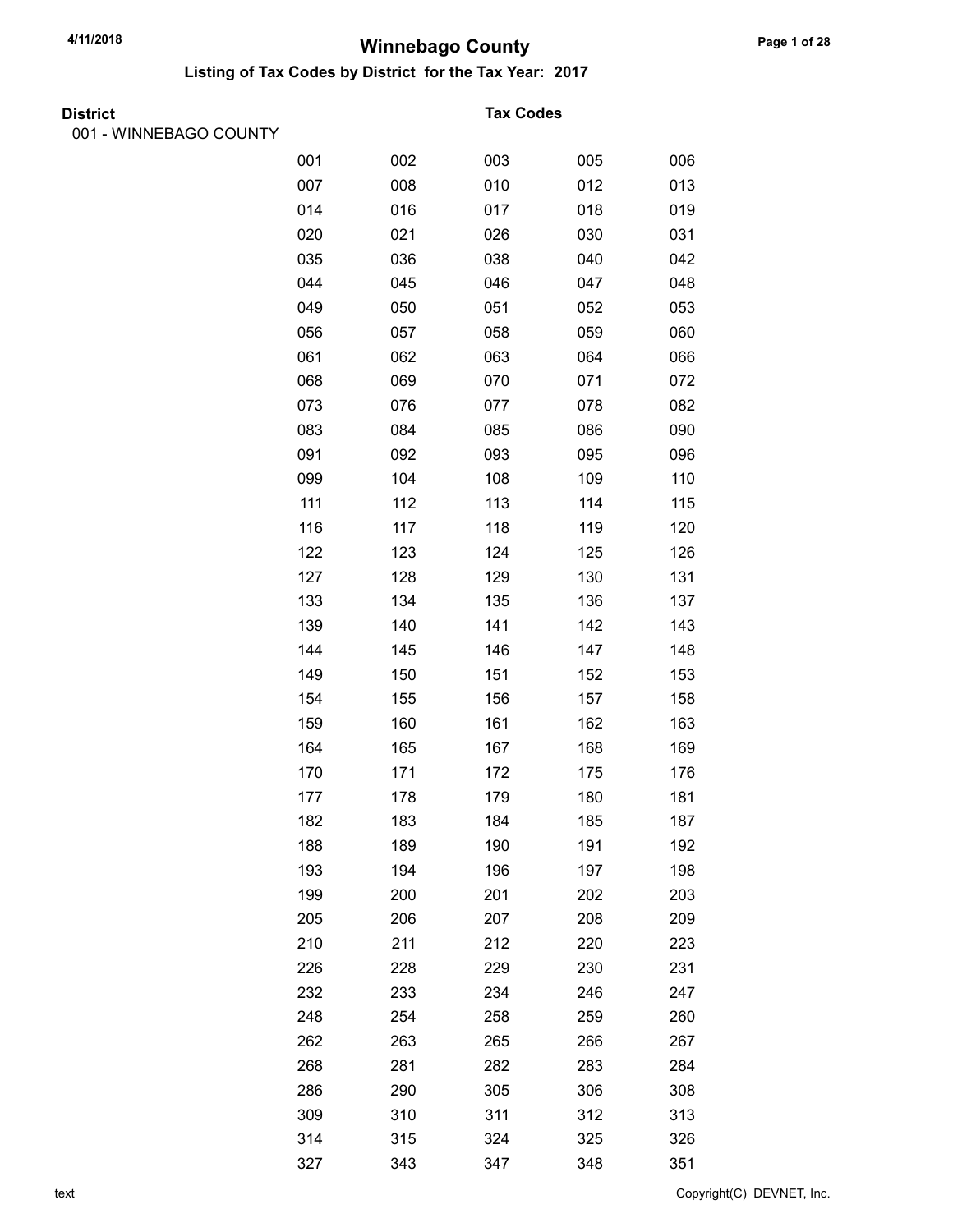Listing of Tax Codes by District for the Tax Year: 2017

**District** 

|     |     | <b>Tax Codes</b> |     |     |
|-----|-----|------------------|-----|-----|
| 358 | 359 | 360              | 361 | 362 |
| 363 | 364 | 365              | 366 | 367 |
| 368 | 369 | 370              | 372 | 373 |
| 374 | 378 | 379              | 380 | 381 |
| 382 | 383 | 385              | 386 | 391 |
| 392 | 393 | 394              | 396 | 397 |
| 400 | 401 | 402              | 403 | 404 |
| 405 | 406 | 407              | 409 | 410 |
| 411 | 412 | 413              | 414 | 416 |
| 417 | 418 | 419              | 420 | 421 |
| 422 | 423 | 424              | 425 | 426 |
| 427 | 428 | 429              | 430 | 431 |
| 432 | 433 | 434              | 435 | 438 |
| 439 | 440 | 441              | 442 | 443 |
| 444 | 447 | 448              | 450 | 451 |
| 452 | 453 | 454              | 455 | 456 |
| 457 | 458 | 459              | 460 |     |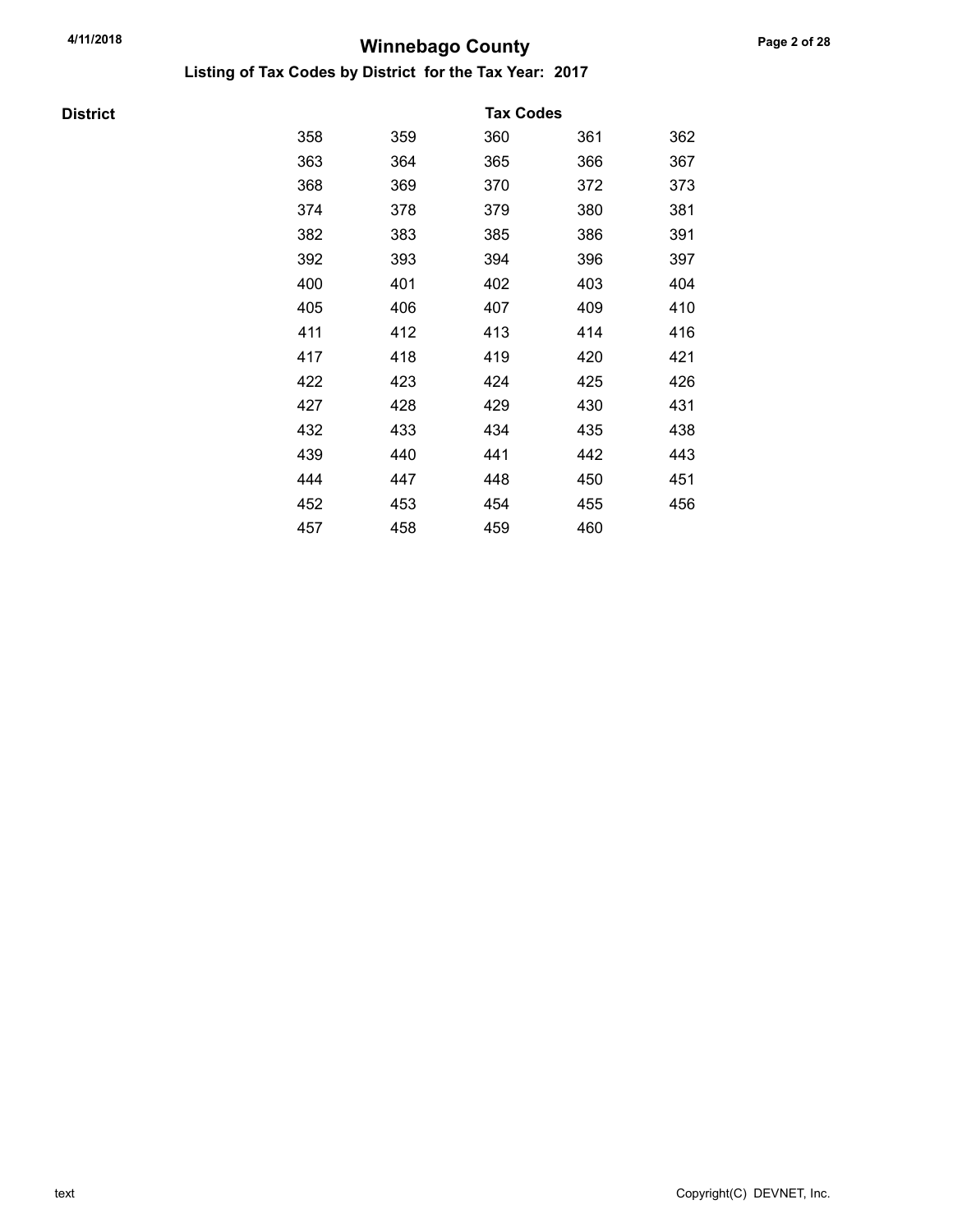Listing of Tax Codes by District for the Tax Year: 2017

002 - FOREST PRESERVE

#### **Tax Codes**

| \LVIII\LJLI\VL |     |     |     |     |     |
|----------------|-----|-----|-----|-----|-----|
|                | 001 | 002 | 003 | 005 | 006 |
|                | 007 | 008 | 010 | 012 | 013 |
|                | 014 | 016 | 017 | 018 | 019 |
|                | 020 | 021 | 026 | 030 | 031 |
|                | 035 | 036 | 038 | 040 | 042 |
|                | 044 | 045 | 046 | 047 | 048 |
|                | 049 | 050 | 051 | 052 | 053 |
|                | 056 | 057 | 058 | 059 | 060 |
|                | 061 | 062 | 063 | 064 | 066 |
|                | 068 | 069 | 070 | 071 | 072 |
|                | 073 | 076 | 077 | 078 | 082 |
|                | 083 | 084 | 085 | 086 | 090 |
|                | 091 | 092 | 093 | 095 | 096 |
|                | 099 | 104 | 108 | 109 | 110 |
|                | 111 | 112 | 113 | 114 | 115 |
|                | 116 | 117 | 118 | 119 | 120 |
|                | 122 | 123 | 124 | 125 | 126 |
|                | 127 | 128 | 129 | 130 | 131 |
|                | 133 | 134 | 135 | 136 | 137 |
|                | 139 | 140 | 141 | 142 | 143 |
|                | 144 | 145 | 146 | 147 | 148 |
|                | 149 | 150 | 151 | 152 | 153 |
|                | 154 | 155 | 156 | 157 | 158 |
|                | 159 | 160 | 161 | 162 | 163 |
|                | 164 | 165 | 167 | 168 | 169 |
|                | 170 | 171 | 172 | 175 | 176 |
|                | 177 | 178 | 179 | 180 | 181 |
|                | 182 | 183 | 184 | 185 | 187 |
|                | 188 | 189 | 190 | 191 | 192 |
|                | 193 | 194 | 196 | 197 | 198 |
|                | 199 | 200 | 201 | 202 | 203 |
|                | 205 | 206 | 207 | 208 | 209 |
|                | 210 | 211 | 212 | 220 | 223 |
|                | 226 | 228 | 229 | 230 | 231 |
|                | 232 | 233 | 234 | 246 | 247 |
|                | 248 | 254 | 258 | 259 | 260 |
|                | 262 | 263 | 265 | 266 | 267 |
|                | 268 | 281 | 282 | 283 | 284 |
|                | 286 | 290 | 305 | 306 | 308 |
|                | 309 | 310 | 311 | 312 | 313 |
|                | 314 | 315 | 324 | 325 | 326 |
|                | 327 | 343 | 347 | 348 | 351 |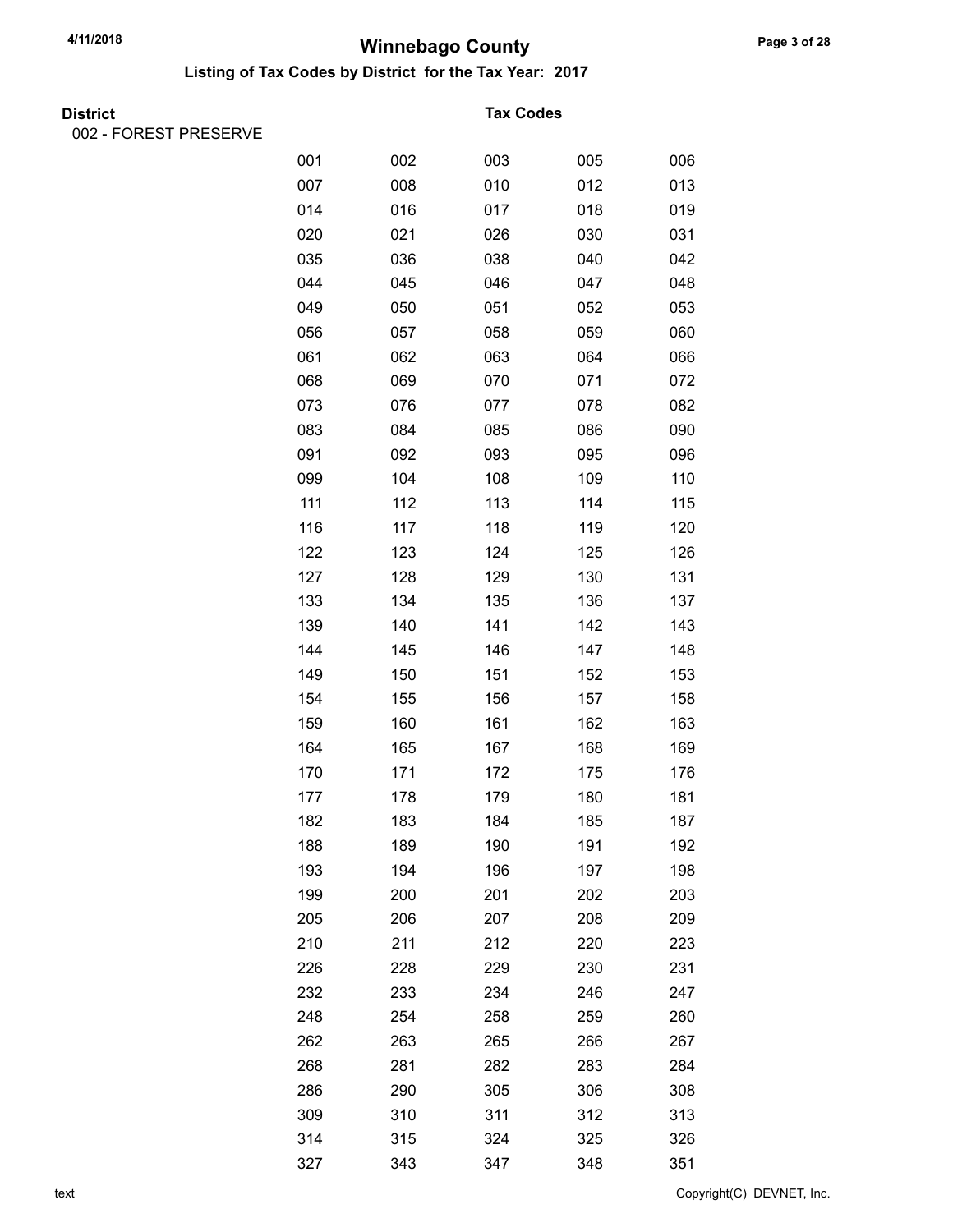| <b>District</b>              |     |     | <b>Tax Codes</b> |     |     |
|------------------------------|-----|-----|------------------|-----|-----|
|                              | 358 | 359 | 360              | 361 | 362 |
|                              | 363 | 364 | 365              | 366 | 367 |
|                              | 368 | 369 | 370              | 372 | 373 |
|                              | 374 | 378 | 379              | 380 | 381 |
|                              | 382 | 383 | 385              | 386 | 391 |
|                              | 392 | 393 | 394              | 396 | 397 |
|                              | 400 | 401 | 402              | 403 | 404 |
|                              | 405 | 406 | 407              | 409 | 410 |
|                              | 411 | 412 | 413              | 414 | 416 |
|                              | 417 | 418 | 419              | 420 | 421 |
|                              | 422 | 423 | 424              | 425 | 426 |
|                              | 427 | 428 | 429              | 430 | 431 |
|                              | 432 | 433 | 434              | 435 | 438 |
|                              | 439 | 440 | 441              | 442 | 443 |
|                              | 444 | 447 | 448              | 450 | 451 |
|                              | 452 | 453 | 454              | 455 | 456 |
|                              | 457 | 458 | 459              | 460 |     |
| 003 - BURRITT TOWNSHIP       |     |     |                  |     |     |
|                              | 254 | 258 | 259              | 260 | 262 |
|                              | 263 | 265 | 266              | 267 | 268 |
| 004 - CHERRY VALLEY TOWNSHIP |     |     |                  |     |     |
|                              | 110 | 111 | 112              | 113 | 114 |
|                              | 115 | 116 | 119              | 120 | 122 |
|                              | 124 | 125 | 127              | 128 | 129 |
|                              | 343 | 366 | 367              | 383 | 386 |
|                              | 396 | 440 |                  |     |     |
| 005 - DURAND TOWNSHIP        |     |     |                  |     |     |
|                              | 228 | 229 | 230              | 231 | 232 |
|                              | 233 | 234 |                  |     |     |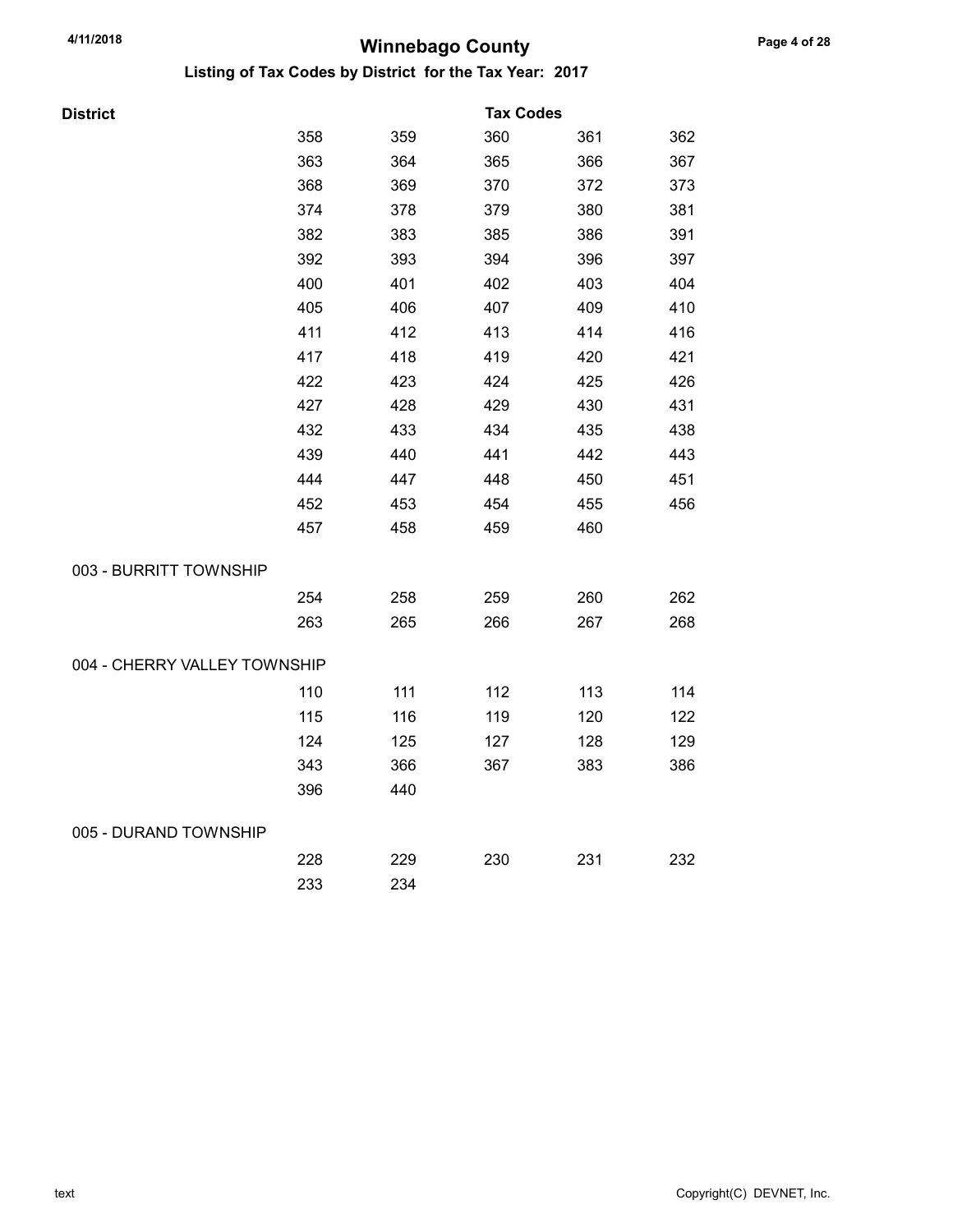| <b>District</b>           |     |     | <b>Tax Codes</b> |     |     |
|---------------------------|-----|-----|------------------|-----|-----|
| 006 - HARLEM TOWNSHIP     |     |     |                  |     |     |
|                           | 006 | 007 | 012              | 019 | 020 |
|                           | 026 | 042 | 045              | 049 | 078 |
|                           | 108 | 109 | 118              | 130 | 133 |
|                           | 134 | 135 | 136              | 137 | 139 |
|                           | 140 | 141 | 142              | 143 | 144 |
|                           | 145 | 147 | 149              | 151 | 152 |
|                           | 153 | 158 | 159              | 160 | 163 |
|                           | 164 | 194 | 208              | 413 | 414 |
|                           | 416 | 427 | 428              | 429 | 430 |
|                           | 431 | 432 | 433              | 434 | 435 |
|                           | 442 | 443 | 444              | 454 |     |
| 007 - HARRISON TOWNSHIP   |     |     |                  |     |     |
|                           | 246 | 247 | 248              |     |     |
| 008 - LAONA TOWNSHIP      |     |     |                  |     |     |
|                           | 212 | 220 |                  |     |     |
| 009 - OWEN TOWNSHIP       |     |     |                  |     |     |
|                           | 046 | 146 | 148              | 150 | 154 |
|                           | 155 | 156 | 157              | 161 | 162 |
|                           | 165 | 167 | 168              | 169 | 170 |
|                           | 171 | 172 | 200              | 358 | 359 |
|                           | 360 | 361 | 362              | 363 | 364 |
|                           | 365 | 368 | 369              |     |     |
| 010 - PECATONICA TOWNSHIP |     |     |                  |     |     |
|                           | 281 | 282 | 283              | 284 | 286 |
|                           | 425 |     |                  |     |     |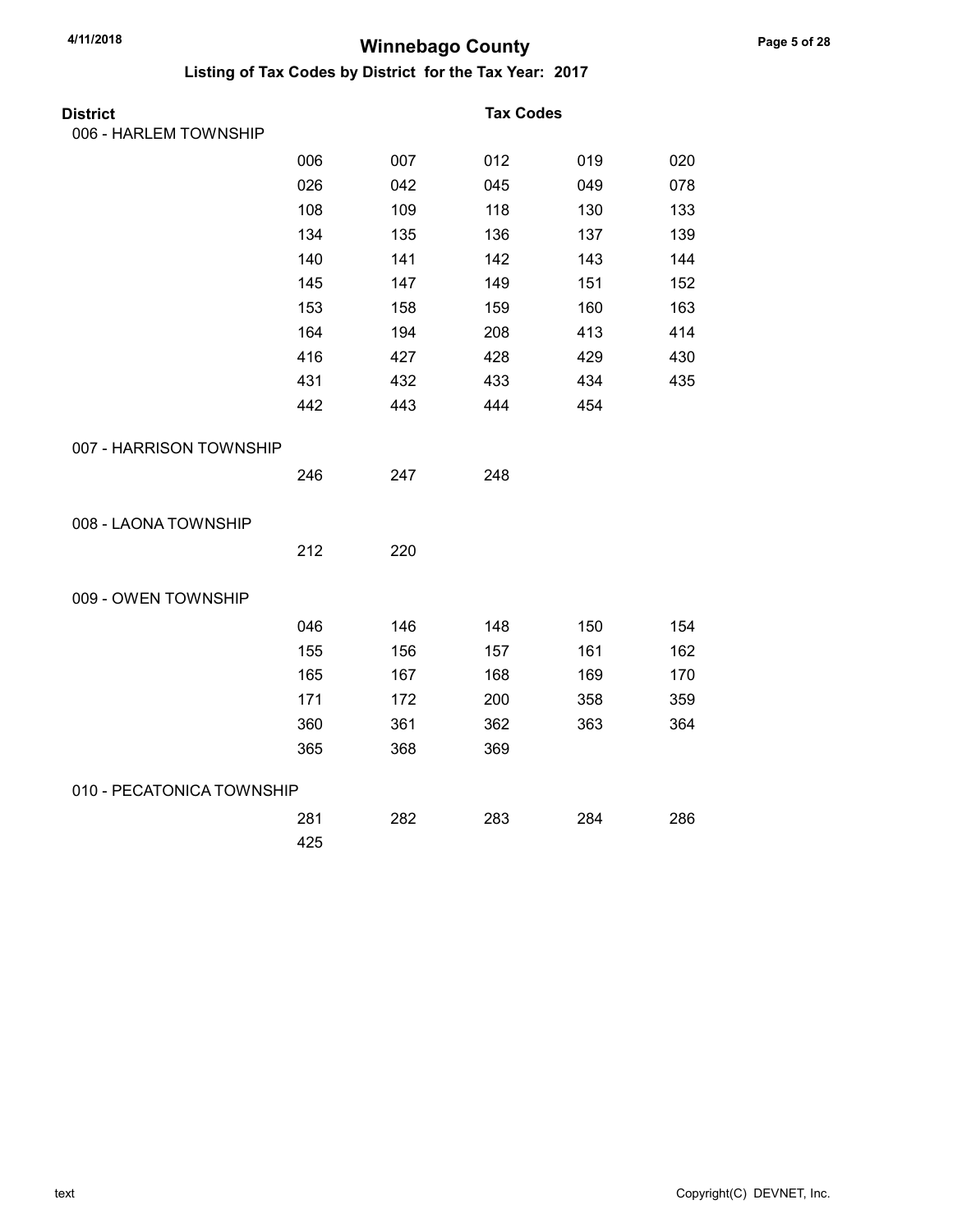| District                |     |     | <b>Tax Codes</b> |     |     |
|-------------------------|-----|-----|------------------|-----|-----|
| 011 - ROCKFORD TOWNSHIP |     |     |                  |     |     |
|                         | 001 | 002 | 003              | 005 | 008 |
|                         | 010 | 013 | 014              | 016 | 017 |
|                         | 018 | 021 | 030              | 031 | 035 |
|                         | 036 | 038 | 040              | 044 | 047 |
|                         | 048 | 050 | 051              | 052 | 053 |
|                         | 056 | 057 | 058              | 059 | 060 |
|                         | 061 | 062 | 063              | 064 | 066 |
|                         | 069 | 070 | 071              | 072 | 073 |
|                         | 076 | 077 | 082              | 083 | 084 |
|                         | 085 | 086 | 090              | 091 | 092 |
|                         | 093 | 095 | 096              | 099 | 104 |
|                         | 117 | 123 | 126              | 131 | 223 |
|                         | 226 | 351 | 370              | 372 | 373 |
|                         | 374 | 378 | 379              | 380 | 381 |
|                         | 382 | 385 | 391              | 392 | 393 |
|                         | 394 | 397 | 400              | 403 | 404 |
|                         | 405 | 406 | 407              | 409 | 410 |
|                         | 411 | 412 | 417              | 418 | 419 |
|                         | 421 | 422 | 423              | 424 | 426 |
|                         | 438 | 439 | 441              | 448 | 450 |
|                         | 451 | 452 | 453              | 455 | 456 |
|                         | 460 |     |                  |     |     |
| 012 - ROCKTON TOWNSHIP  |     |     |                  |     |     |
|                         | 190 | 191 | 193              | 197 | 201 |
|                         | 202 | 203 | 205              | 206 | 290 |
|                         | 348 | 401 | 402              | 420 | 458 |
|                         | 459 |     |                  |     |     |
| 013 - ROSCOE TOWNSHIP   |     |     |                  |     |     |
|                         | 068 | 175 | 176              | 177 | 178 |
|                         | 179 | 180 | 181              | 182 | 183 |
|                         | 184 | 185 | 187              | 188 | 189 |
|                         | 192 | 196 | 198              | 199 | 207 |
|                         | 209 | 347 | 447              | 457 |     |
| 014 - SEWARD TOWNSHIP   |     |     |                  |     |     |
|                         | 305 | 306 | 308              | 309 | 310 |
|                         | 311 | 312 | 313              | 314 |     |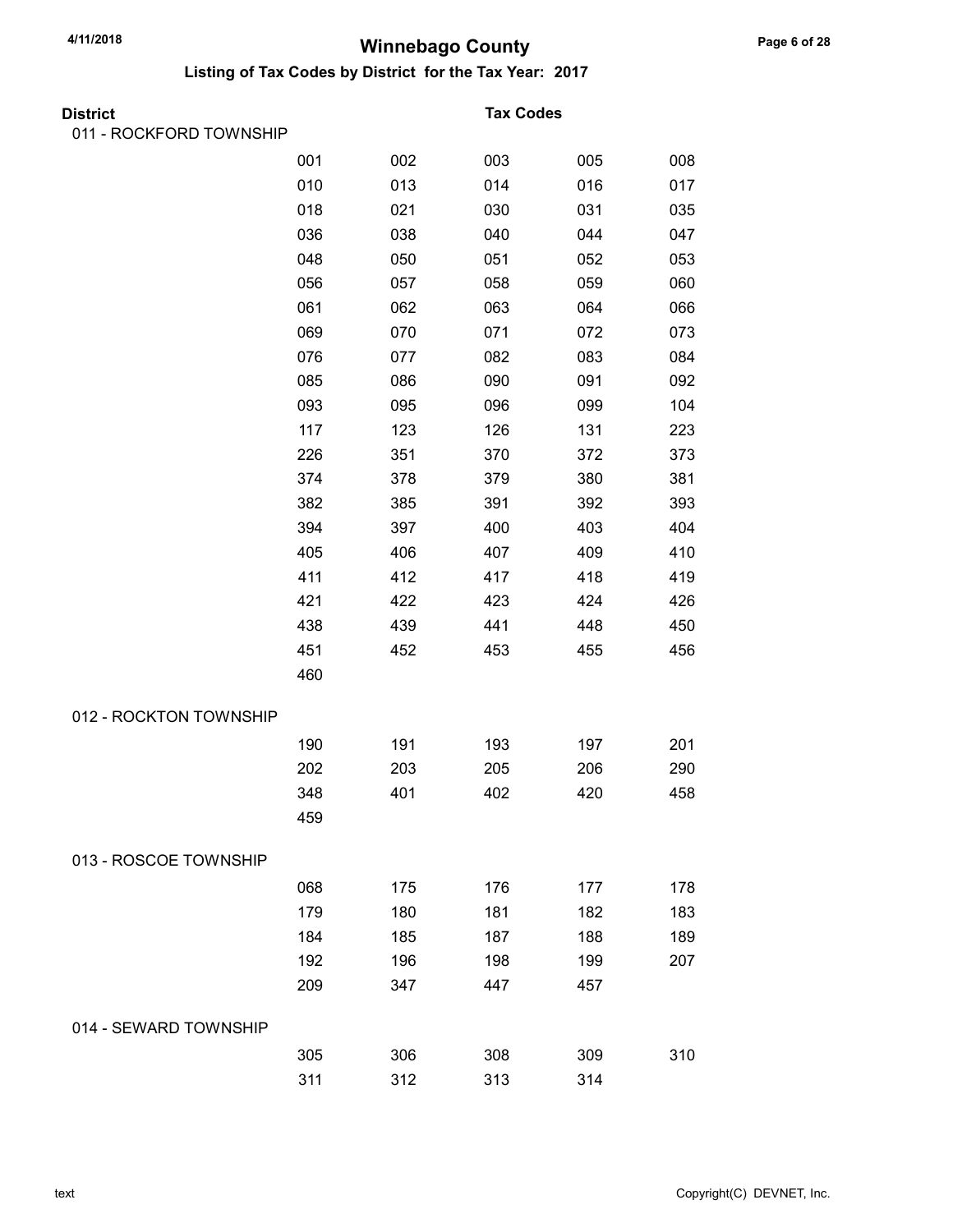| <b>District</b>              |     |     | <b>Tax Codes</b> |     |     |
|------------------------------|-----|-----|------------------|-----|-----|
| 015 - SHIRLAND TOWNSHIP      |     |     |                  |     |     |
|                              | 210 | 211 |                  |     |     |
| 016 - WINNEBAGO TOWNSHIP     |     |     |                  |     |     |
|                              | 315 | 324 | 325              | 326 | 327 |
| 017 - CHERRY VALLEY VILLAGE  |     |     |                  |     |     |
|                              | 072 | 119 | 120              | 124 | 125 |
|                              | 374 | 378 | 394              | 396 | 397 |
|                              | 439 | 440 | 452              |     |     |
| 018 - DURAND VILLAGE         |     |     |                  |     |     |
|                              | 228 | 229 | 233              |     |     |
| 019 - LOVES PARK CITY        |     |     |                  |     |     |
|                              | 002 | 006 | 007              | 008 | 012 |
|                              | 019 | 020 | 026              | 030 | 035 |
|                              | 044 | 045 | 070              | 076 | 077 |
|                              | 078 | 134 | 143              | 409 | 426 |
|                              | 427 | 428 | 442              | 443 | 444 |
|                              | 448 | 454 | 456              |     |     |
| 020 - MACHESNEY PARK VILLAGE |     |     |                  |     |     |
|                              | 108 | 109 | 118              | 133 | 137 |
|                              | 139 | 141 | 144              | 152 | 158 |
|                              | 168 | 183 | 358              | 359 | 365 |
|                              | 368 | 413 | 414              | 416 | 429 |
|                              | 430 | 433 | 435              |     |     |
| 021 - NEW MILFORD VILLAGE    |     |     |                  |     |     |
|                              | 370 | 372 | 373              | 379 | 380 |
|                              | 385 | 386 | 393              | 441 |     |
| 022 - PECATONICA VILLAGE     |     |     |                  |     |     |
|                              | 286 | 425 |                  |     |     |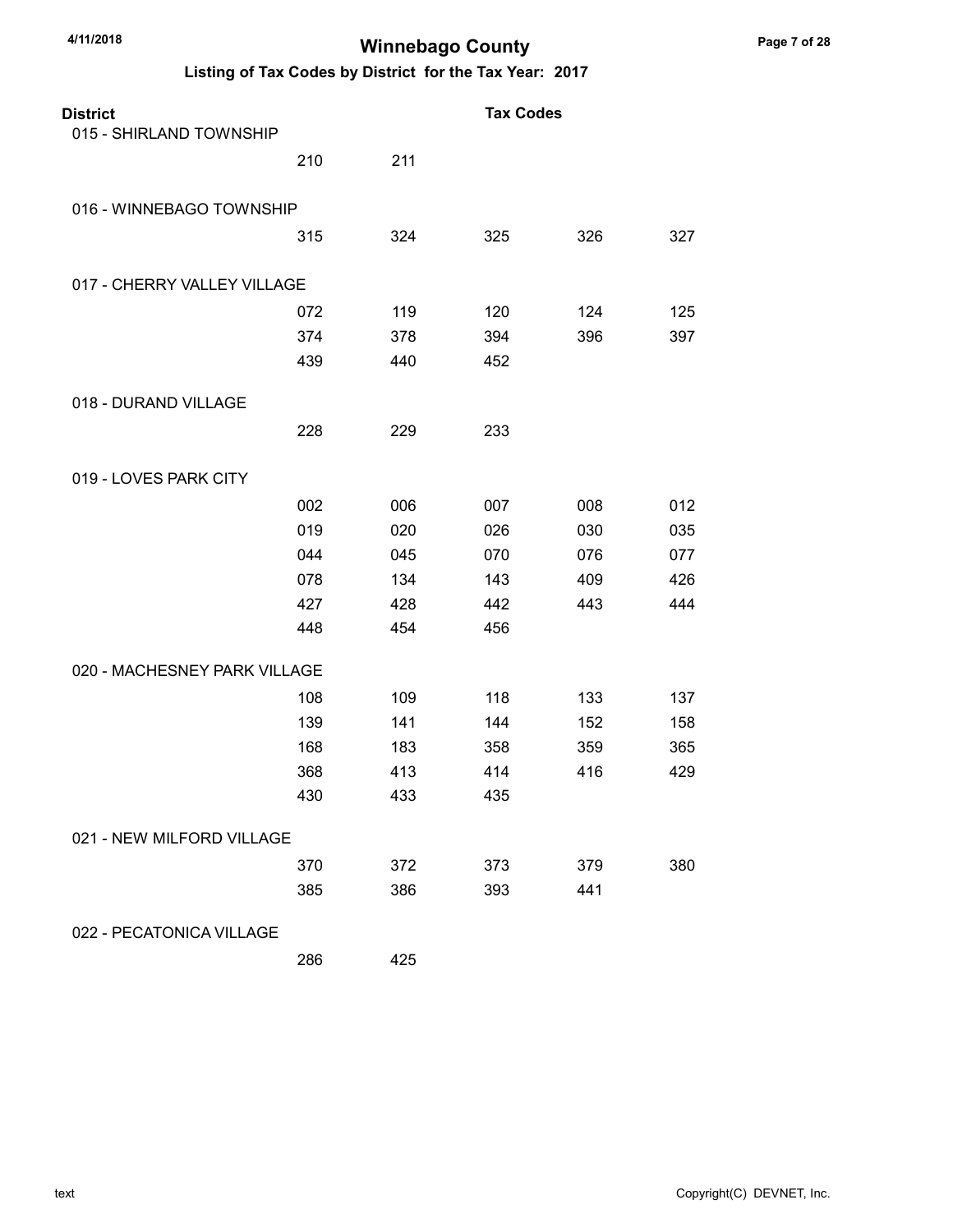| <b>District</b>          |     |     | <b>Tax Codes</b> |     |     |
|--------------------------|-----|-----|------------------|-----|-----|
| 023 - ROCKFORD CITY      |     |     |                  |     |     |
|                          | 001 | 014 | 021              | 036 | 038 |
|                          | 046 | 047 | 048              | 056 | 082 |
|                          | 085 | 086 | 112              | 116 | 117 |
|                          | 123 | 126 | 127              | 131 | 146 |
|                          | 154 | 157 | 172              | 223 | 226 |
|                          | 258 | 259 | 315              | 327 | 361 |
|                          | 381 | 382 | 383              | 391 | 392 |
|                          | 400 | 403 | 404              | 405 | 406 |
|                          | 407 | 410 | 411              | 412 | 417 |
|                          | 418 | 419 | 421              | 422 | 423 |
|                          | 424 | 450 | 451              | 453 | 455 |
|                          | 460 |     |                  |     |     |
| 024 - ROCKTON VILLAGE    |     |     |                  |     |     |
|                          | 197 | 198 | 199              | 401 | 402 |
|                          | 420 |     |                  |     |     |
| 025 - ROSCOE VILLAGE     |     |     |                  |     |     |
|                          | 049 | 068 | 130              | 149 | 185 |
|                          | 189 | 192 | 200              | 205 | 206 |
|                          | 207 | 209 | 447              |     |     |
|                          |     |     |                  |     |     |
| 026 - SOUTH BELOIT CITY  |     |     |                  |     |     |
|                          | 175 | 177 | 190              | 201 | 290 |
|                          | 347 | 348 | 457              | 458 | 459 |
| 027 - WINNEBAGO VILLAGE  |     |     |                  |     |     |
|                          | 325 |     |                  |     |     |
|                          |     |     |                  |     |     |
| 030 - BLACKHAWK FIRE     |     |     |                  |     |     |
|                          | 064 | 066 | 069              | 071 |     |
| 031 - CHERRY VALLEY FIRE |     |     |                  |     |     |
|                          | 003 | 005 | 017              | 018 | 072 |
|                          | 110 | 111 | 113              | 114 | 115 |
|                          | 119 | 120 | 122              | 124 | 125 |
|                          | 128 | 129 | 343              | 366 | 367 |
|                          | 374 | 378 | 386              | 396 | 397 |
|                          | 439 | 440 |                  |     |     |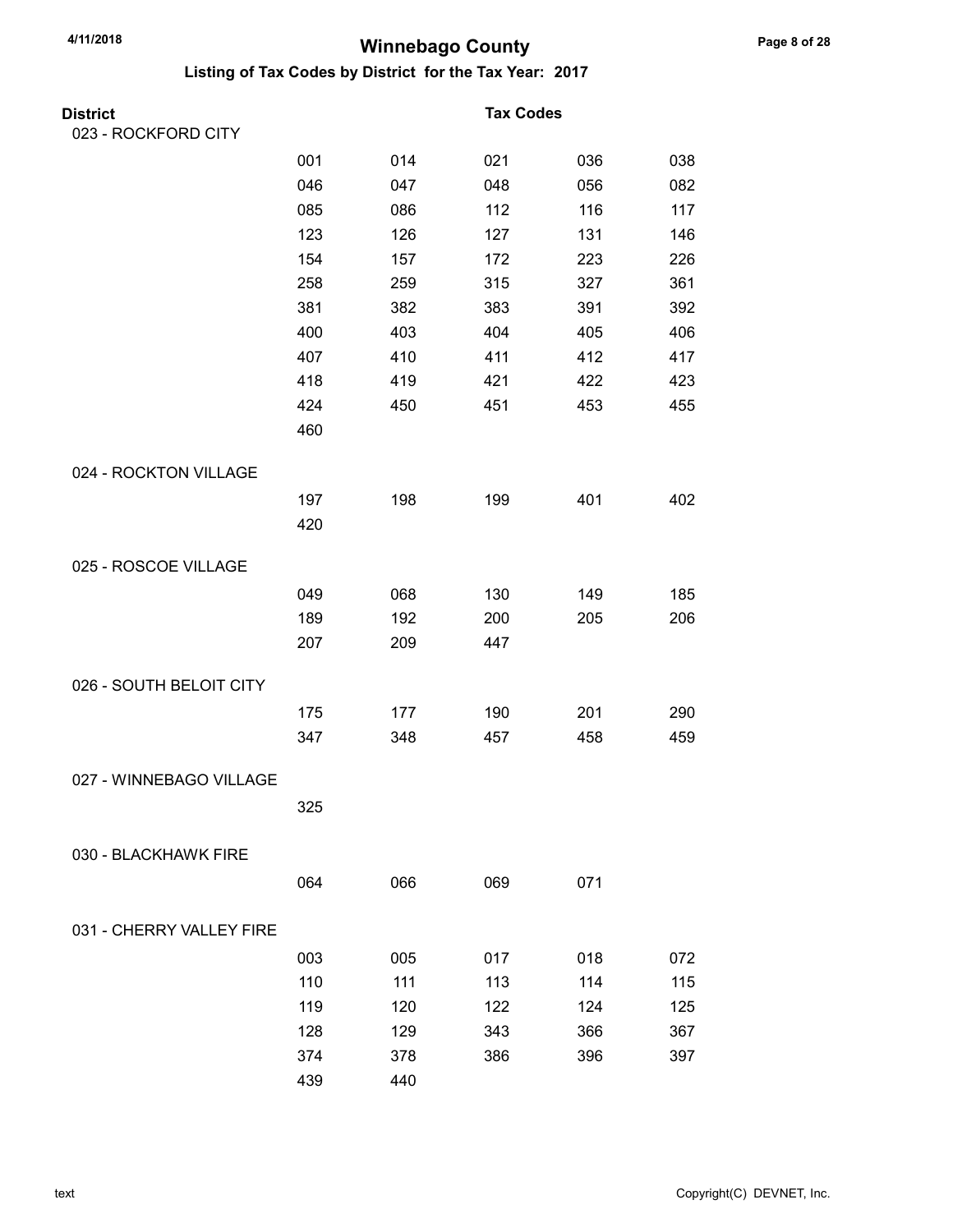| 4/11/2018                |     | <b>Winnebago County</b> |                                                         |     |     |
|--------------------------|-----|-------------------------|---------------------------------------------------------|-----|-----|
|                          |     |                         | Listing of Tax Codes by District for the Tax Year: 2017 |     |     |
| <b>District</b>          |     |                         | <b>Tax Codes</b>                                        |     |     |
| 033 - FIRE 1             |     |                         |                                                         |     |     |
|                          | 211 | 212                     | 220                                                     | 228 | 229 |
|                          | 230 | 231                     | 232                                                     | 233 | 234 |
|                          | 246 | 247                     | 248                                                     |     |     |
| 034 - GERMAN VALLEY FIRE |     |                         |                                                         |     |     |
|                          | 313 |                         |                                                         |     |     |
| 035 - HARLEM-ROSCOE FIRE |     |                         |                                                         |     |     |
|                          | 049 | 068                     | 108                                                     | 109 | 118 |
|                          | 130 | 133                     | 135                                                     | 136 | 137 |
|                          | 141 | 149                     | 151                                                     | 152 | 153 |
|                          | 163 | 179                     | 180                                                     | 181 | 182 |
|                          | 183 | 184                     | 185                                                     | 187 | 188 |
|                          | 189 | 192                     | 196                                                     | 198 | 199 |
|                          | 207 | 208                     | 209                                                     | 413 | 414 |
|                          | 429 | 430                     | 431                                                     | 432 | 433 |
|                          | 434 | 435                     | 447                                                     |     |     |
| 036 - NEW MILFORD FIRE   |     |                         |                                                         |     |     |
|                          | 053 | 092                     | 093                                                     | 095 | 096 |
|                          | 099 | 351                     | 370                                                     | 372 | 373 |
|                          | 379 | 380                     | 385                                                     | 393 | 394 |
|                          | 438 | 441                     | 452                                                     |     |     |
| 037 - NORTH PARK FIRE    |     |                         |                                                         |     |     |
|                          | 010 | 013                     | 031                                                     | 040 | 042 |
|                          | 061 | 139                     | 140                                                     | 142 | 144 |
|                          | 145 | 147                     | 158                                                     | 159 | 160 |
|                          | 164 | 194                     | 416                                                     |     |     |
| 038 - NORTHWEST FIRE     |     |                         |                                                         |     |     |
|                          | 050 | 051                     | 052                                                     | 148 | 150 |
|                          | 156 | 161                     | 162                                                     | 167 | 169 |
|                          | 170 | 171                     | 358                                                     | 359 | 360 |
|                          | 362 | 363                     | 365                                                     | 368 | 369 |
| 039 - PECATONICA FIRE    |     |                         |                                                         |     |     |
|                          | 263 | 267                     | 268                                                     | 281 | 282 |
|                          | 286 | 305                     | 308                                                     | 309 | 310 |
|                          | 312 | 314                     | 425                                                     |     |     |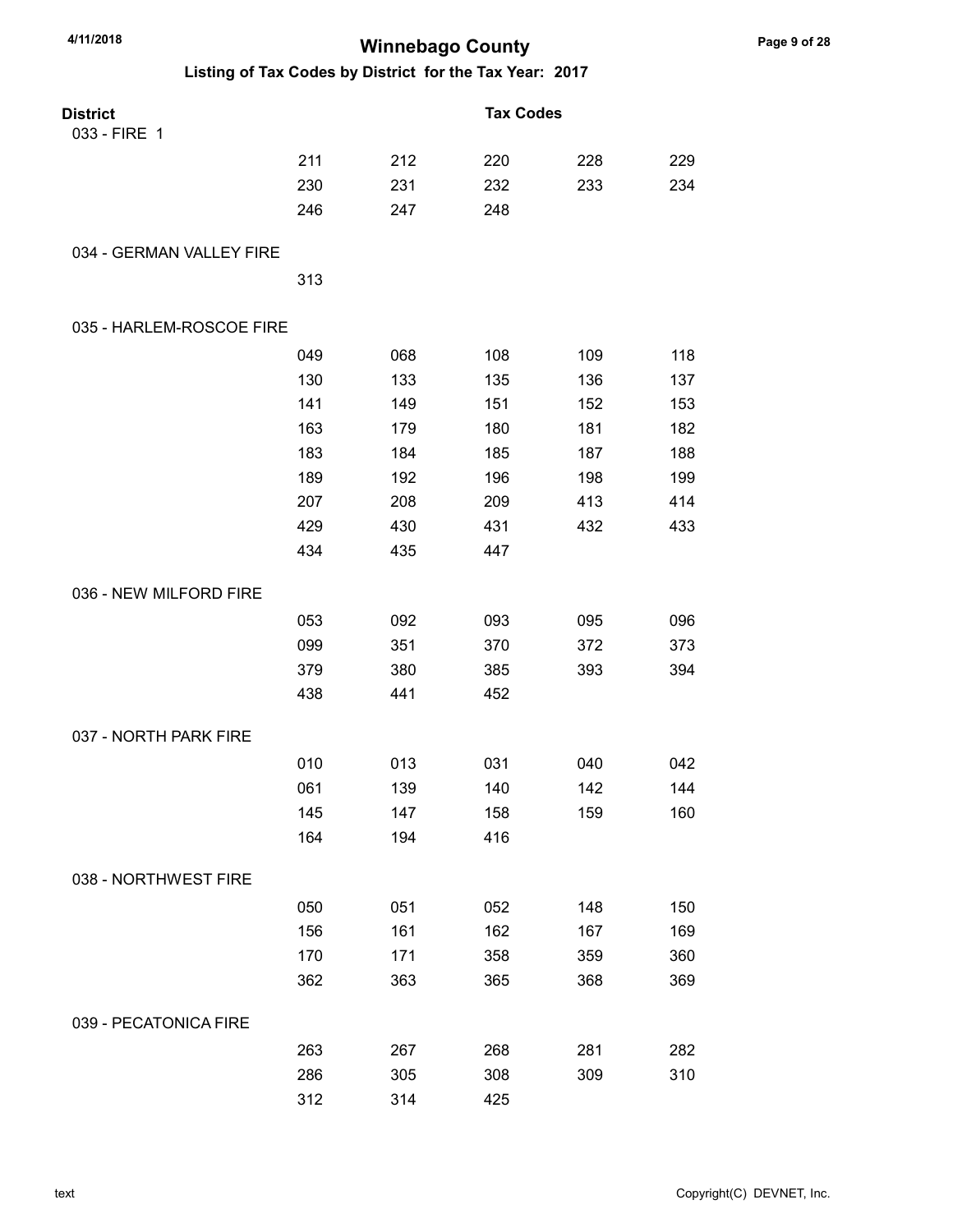| 4/11/2018 |
|-----------|
|           |

### **Winnebago County**

| <b>District</b>          |     |     | <b>Tax Codes</b> |     |     |
|--------------------------|-----|-----|------------------|-----|-----|
| 040 - ROCK RIVER FIRE    |     |     |                  |     |     |
|                          | 084 | 104 |                  |     |     |
| 041 - ROCKTON FIRE       |     |     |                  |     |     |
|                          | 155 | 165 | 168              | 191 | 193 |
|                          | 197 | 200 | 202              | 203 | 205 |
|                          | 206 | 210 | 364              | 401 | 402 |
|                          | 420 |     |                  |     |     |
| 042 - STILLMAN FIRE      |     |     |                  |     |     |
|                          | 090 | 091 |                  |     |     |
| 043 - WEST SUBURBAN FIRE |     |     |                  |     |     |
|                          | 057 | 058 | 059              | 060 | 062 |
|                          | 063 | 073 | 083              |     |     |
| 044 - W B S FIRE         |     |     |                  |     |     |
|                          | 254 | 260 | 262              | 265 | 266 |
|                          | 283 | 284 | 306              | 311 | 324 |
|                          | 325 | 326 |                  |     |     |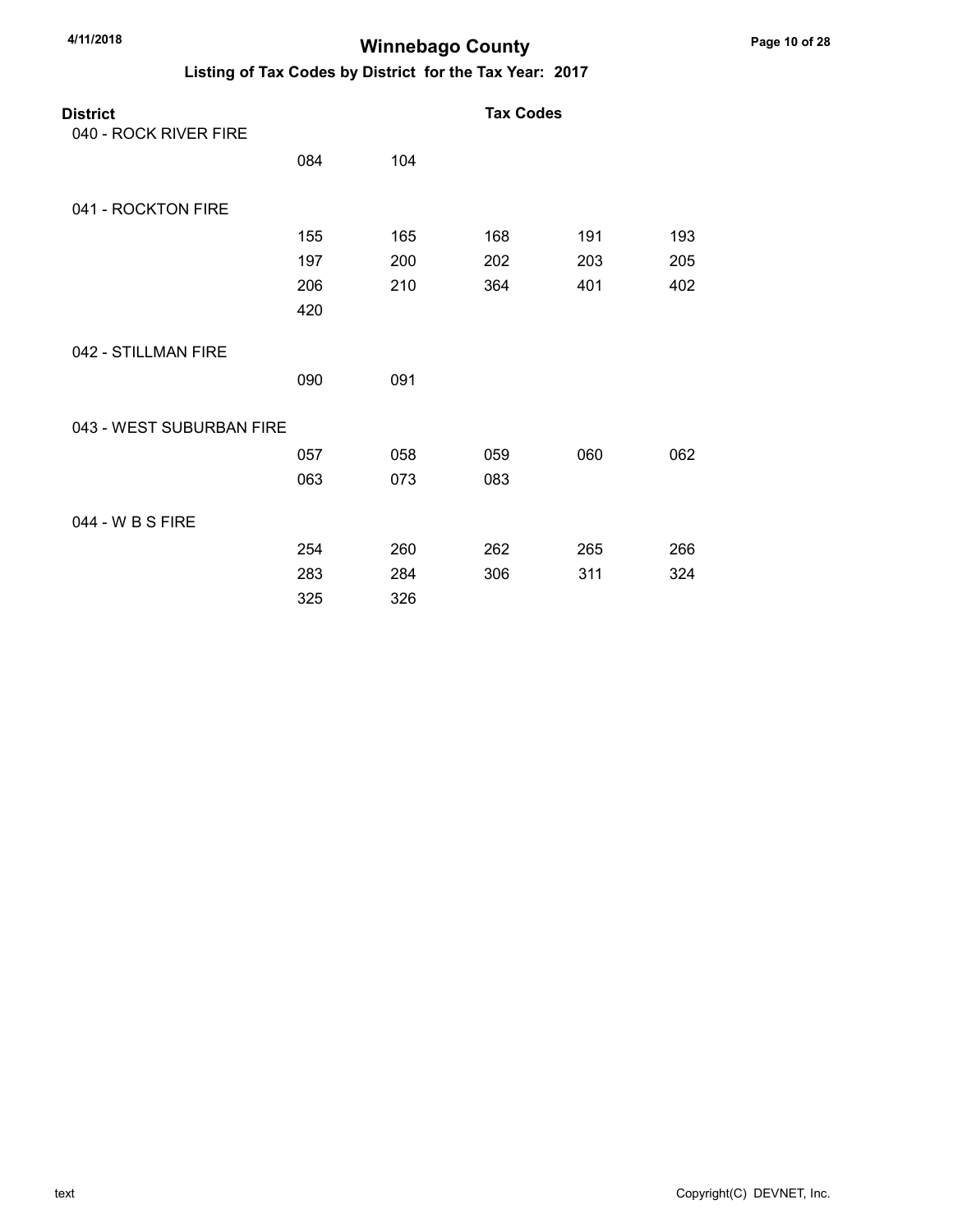| District                      |     |     | <b>Tax Codes</b> |     |     |
|-------------------------------|-----|-----|------------------|-----|-----|
| 046 - ROCKFORD PARK DISTRICT  |     |     |                  |     |     |
|                               | 001 | 002 | 003              | 005 | 006 |
|                               | 007 | 008 | 010              | 013 | 014 |
|                               | 016 | 017 | 018              | 019 | 020 |
|                               | 021 | 026 | 030              | 031 | 035 |
|                               | 036 | 038 | 040              | 042 | 044 |
|                               | 046 | 047 | 048              | 050 | 051 |
|                               | 052 | 053 | 056              | 057 | 058 |
|                               | 059 | 060 | 061              | 062 | 063 |
|                               | 064 | 066 | 069              | 070 | 071 |
|                               | 073 | 076 | 077              | 078 | 082 |
|                               | 083 | 084 | 085              | 086 | 096 |
|                               | 099 | 104 | 113              | 117 | 124 |
|                               | 125 | 126 | 127              | 128 | 129 |
|                               | 142 | 146 | 147              | 150 | 151 |
|                               | 152 | 154 | 158              | 159 | 171 |
|                               | 172 | 223 | 226              | 343 | 370 |
|                               | 372 | 374 | 378              | 380 | 381 |
|                               | 382 | 383 | 385              | 386 | 391 |
|                               | 392 | 400 | 403              | 404 | 405 |
|                               | 406 | 407 | 409              | 410 | 411 |
|                               | 412 | 417 | 418              | 419 | 421 |
|                               | 422 | 423 | 424              | 426 | 427 |
|                               | 428 | 442 | 444              | 448 | 450 |
|                               | 451 | 453 | 454              | 455 | 456 |
|                               | 460 |     |                  |     |     |
| 047 - SUMNER PARK             |     |     |                  |     |     |
|                               | 281 | 282 | 283              | 284 | 286 |
|                               | 306 | 308 | 309              | 312 | 425 |
| 048 - WINNEBAGO PARK DISTRICT |     |     |                  |     |     |
|                               | 315 | 324 | 325              | 326 | 327 |
| 049 - SEWARD PARK DISTRICT    |     |     |                  |     |     |
|                               | 305 | 310 | 311              | 313 | 314 |
| 050 - DURAND SANITARY         |     |     |                  |     |     |
|                               | 228 | 233 | 234              |     |     |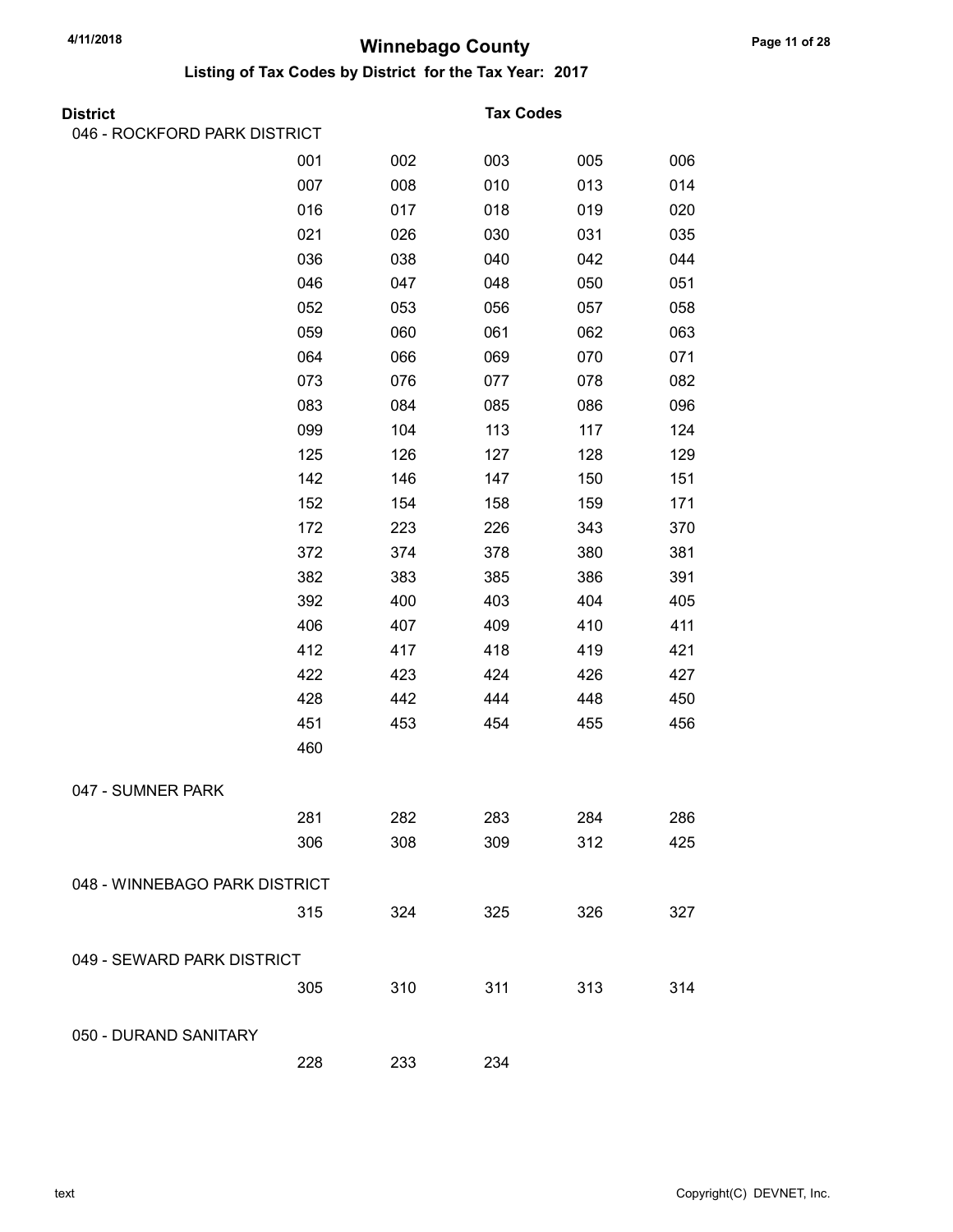| District                    |     |     | <b>Tax Codes</b> |     |     |
|-----------------------------|-----|-----|------------------|-----|-----|
| 051 - ROCK RIVER WATER REC  |     |     |                  |     |     |
|                             | 001 | 002 | 006              | 008 | 010 |
|                             | 013 | 014 | 016              | 017 | 018 |
|                             | 021 | 026 | 030              | 038 | 042 |
|                             | 045 | 047 | 048              | 049 | 050 |
|                             | 053 | 056 | 057              | 059 | 061 |
|                             | 062 | 066 | 068              | 069 | 070 |
|                             | 077 | 078 | 082              | 083 | 085 |
|                             | 086 | 104 | 109              | 110 | 111 |
|                             | 112 | 113 | 117              | 118 | 119 |
|                             | 123 | 124 | 126              | 127 | 133 |
|                             | 143 | 144 | 146              | 147 | 148 |
|                             | 151 | 152 | 153              | 158 | 160 |
|                             | 170 | 171 | 172              | 187 | 188 |
|                             | 189 | 194 | 196              | 199 | 200 |
|                             | 206 | 207 | 208              | 209 | 223 |
|                             | 226 | 343 | 361              | 365 | 369 |
|                             | 372 | 373 | 378              | 381 | 385 |
|                             | 391 | 392 | 400              | 403 | 404 |
|                             | 405 | 406 | 407              | 409 | 410 |
|                             | 412 | 414 | 416              | 417 | 418 |
|                             | 419 | 421 | 422              | 423 | 424 |
|                             | 426 | 428 | 430              | 431 | 433 |
|                             | 434 | 435 | 442              | 444 | 448 |
|                             | 450 | 451 | 455              | 456 | 460 |
| 052 - PRESTON & CENTRAL TIF |     |     |                  |     |     |
|                             | 126 |     |                  |     |     |
| 053 - SEWARD SANITARY       |     |     |                  |     |     |
|                             | 314 |     |                  |     |     |
| 054 - CHERRY VALLEY LIBRARY |     |     |                  |     |     |
|                             | 003 | 017 | 072              | 095 | 096 |
|                             | 110 | 113 | 114              | 119 | 120 |
|                             | 122 | 124 | 125              | 129 | 366 |
|                             | 367 | 370 | 372              | 374 | 378 |
|                             | 386 | 393 | 394              | 396 | 438 |
|                             | 439 | 440 | 441              | 452 |     |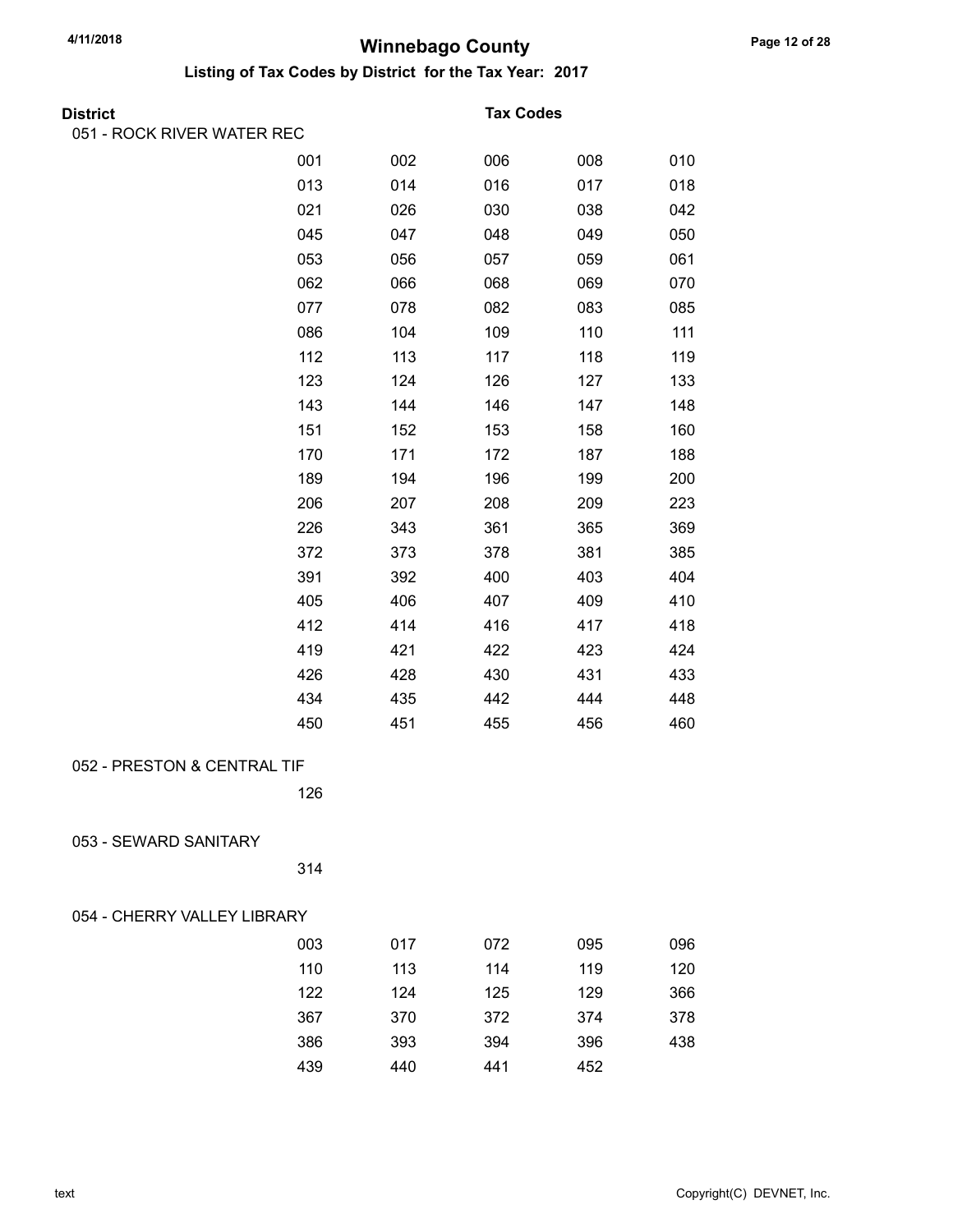| District                     |     |     | <b>Tax Codes</b> |     |     |
|------------------------------|-----|-----|------------------|-----|-----|
| 055 - NORTH SUBURBAN LIBRARY |     |     |                  |     |     |
|                              | 002 | 006 | 007              | 008 | 010 |
|                              | 012 | 020 | 026              | 035 | 040 |
|                              | 042 | 044 | 045              | 049 | 061 |
|                              | 068 | 070 | 076              | 108 | 109 |
|                              | 118 | 130 | 133              | 134 | 135 |
|                              | 136 | 137 | 139              | 141 | 142 |
|                              | 143 | 144 | 145              | 147 | 149 |
|                              | 151 | 152 | 153              | 158 | 159 |
|                              | 160 | 163 | 164              | 169 | 176 |
|                              | 178 | 179 | 180              | 181 | 184 |
|                              | 185 | 187 | 188              | 189 | 192 |
|                              | 194 | 198 | 199              | 200 | 208 |
|                              | 209 | 358 | 359              | 365 | 368 |
|                              | 369 | 409 | 413              | 414 | 416 |
|                              | 426 | 427 | 428              | 429 | 430 |
|                              | 431 | 432 | 433              | 434 | 435 |
|                              | 442 | 443 | 444              | 447 | 448 |
|                              | 454 | 456 |                  |     |     |
| 056 - PECATONICA LIBRARY     |     |     |                  |     |     |
|                              | 231 | 232 | 265              | 266 | 267 |
|                              | 268 | 281 | 282              | 283 | 284 |
|                              | 286 | 305 | 309              | 312 | 425 |
| 057 - TALCOTT FREE LIBRARY   |     |     |                  |     |     |
|                              | 191 | 193 | 197              | 202 | 203 |
|                              | 205 | 206 | 401              | 402 | 420 |
| 058 - WINNEBAGO LIBRARY      |     |     |                  |     |     |
|                              | 052 | 063 | 069              | 071 | 073 |
|                              | 162 | 248 | 254              | 260 | 263 |
|                              | 306 | 308 | 310              | 311 | 313 |
|                              | 314 | 324 | 325              | 326 | 363 |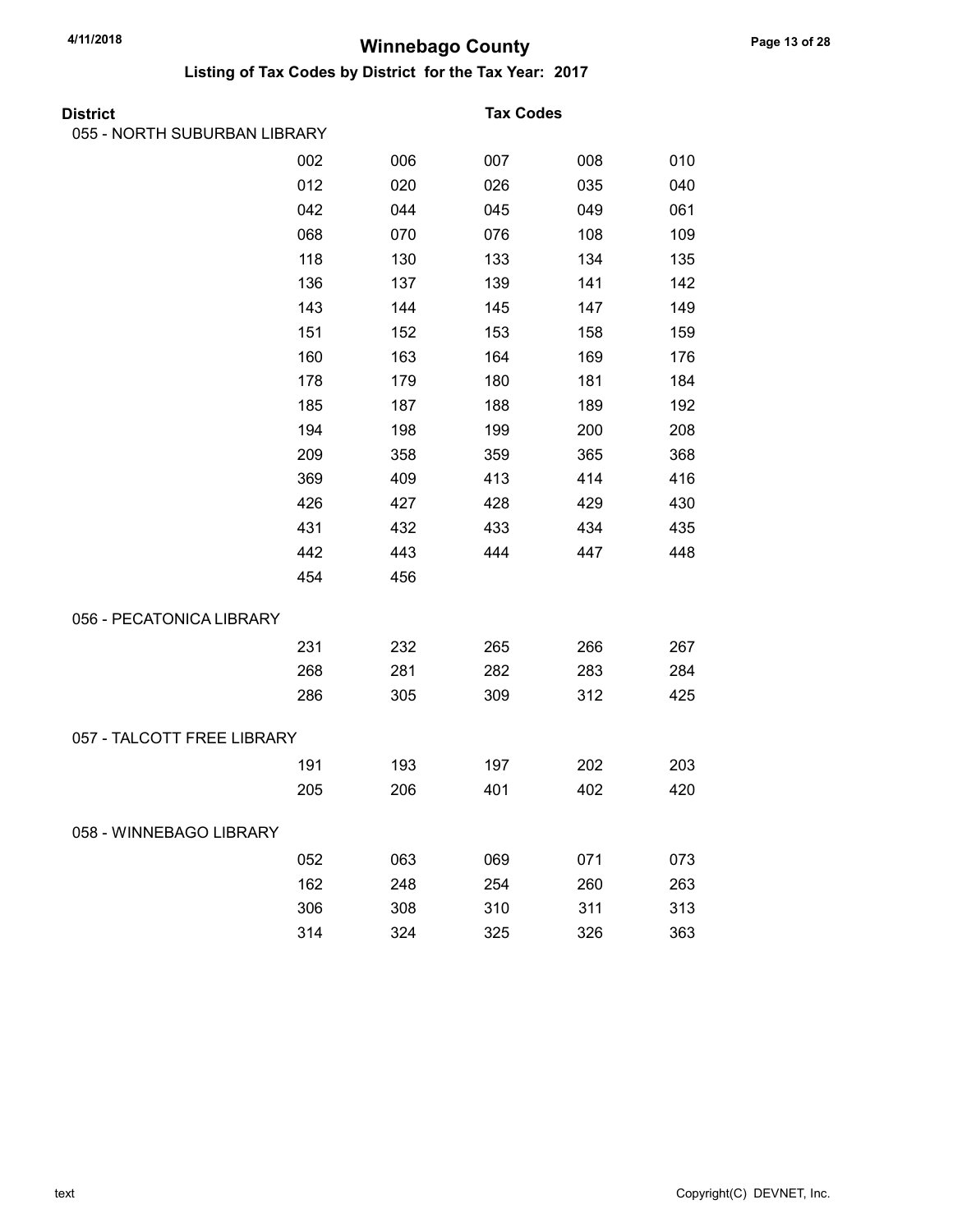| District                    |     |     | <b>Tax Codes</b> |     |     |
|-----------------------------|-----|-----|------------------|-----|-----|
| 059 - ROCKFORD CITY LIBRARY |     |     |                  |     |     |
|                             | 001 | 014 | 021              | 036 | 038 |
|                             | 046 | 047 | 048              | 056 | 082 |
|                             | 085 | 086 | 112              | 116 | 117 |
|                             | 123 | 126 | 127              | 131 | 146 |
|                             | 154 | 157 | 172              | 223 | 226 |
|                             | 258 | 259 | 315              | 327 | 361 |
|                             | 381 | 382 | 383              | 391 | 392 |
|                             | 400 | 403 | 404              | 405 | 406 |
|                             | 407 | 410 | 411              | 412 | 417 |
|                             | 418 | 419 | 421              | 422 | 423 |
|                             | 424 | 450 | 451              | 453 | 455 |
|                             | 460 |     |                  |     |     |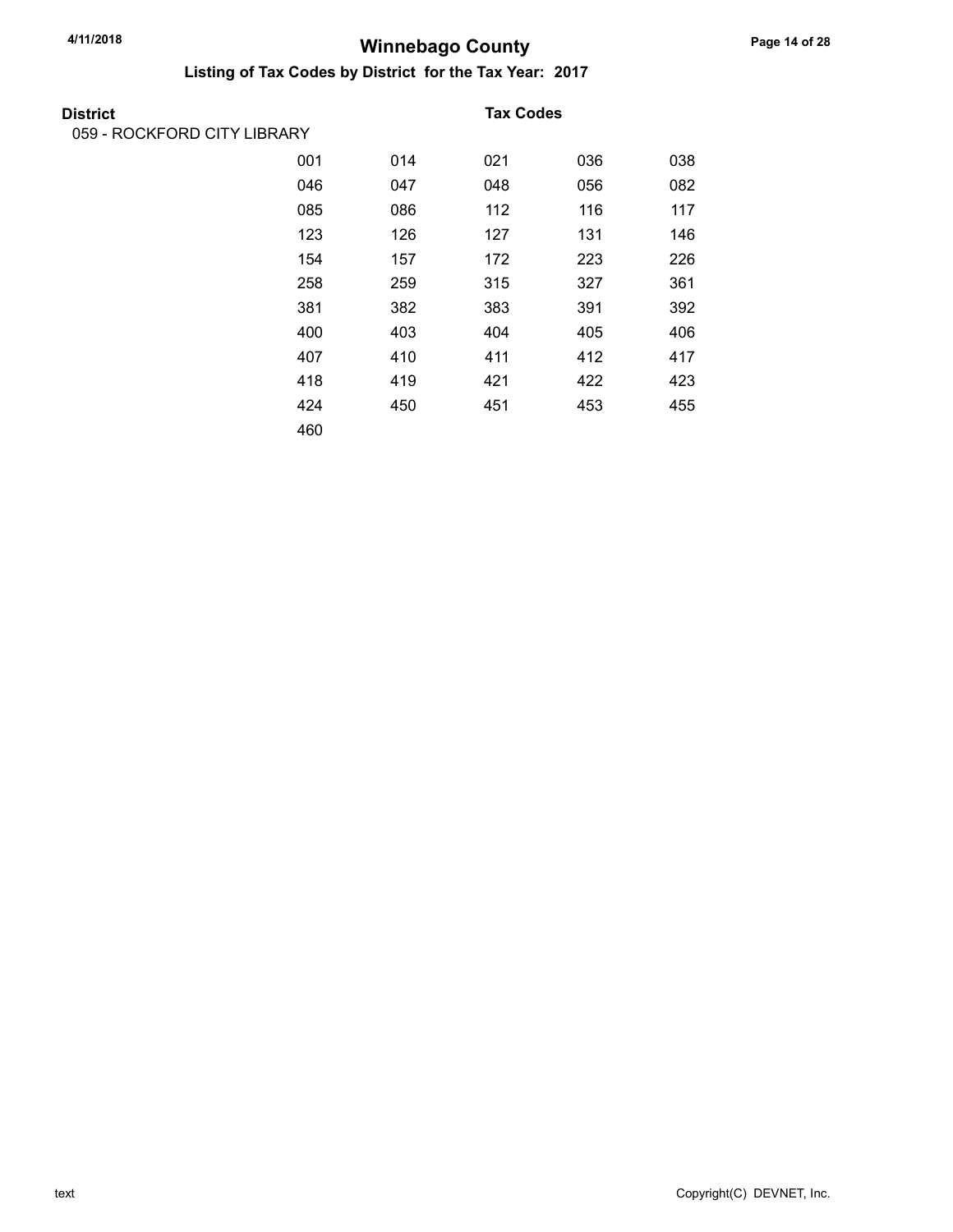Listing of Tax Codes by District for the Tax Year: 2017

| <b>District</b> |  |
|-----------------|--|
|                 |  |

060 - GREATER RKFD AIRPORT

#### **Tax Codes**

| 001 | 002 | 003 | 005 | 006 |
|-----|-----|-----|-----|-----|
| 007 | 008 | 010 | 012 | 013 |
| 014 | 016 | 017 | 018 | 019 |
| 020 | 021 | 026 | 030 | 031 |
| 035 | 036 | 038 | 040 | 042 |
| 044 | 045 | 047 | 048 | 049 |
| 050 | 051 | 052 | 053 | 056 |
| 057 | 058 | 059 | 060 | 061 |
| 062 | 063 | 064 | 066 | 069 |
| 070 | 071 | 072 | 073 | 076 |
| 077 | 078 | 082 | 083 | 084 |
| 085 | 090 | 091 | 092 | 093 |
| 095 | 096 | 099 | 104 | 108 |
| 109 | 110 | 111 | 112 | 113 |
| 114 | 115 | 116 | 117 | 118 |
| 119 | 120 | 122 | 123 | 124 |
| 125 | 126 | 127 | 128 | 129 |
| 130 | 131 | 133 | 134 | 135 |
| 136 | 137 | 139 | 140 | 141 |
| 142 | 143 | 144 | 145 | 146 |
| 147 | 149 | 150 | 151 | 152 |
| 153 | 154 | 155 | 156 | 157 |
| 158 | 159 | 160 | 161 | 162 |
| 163 | 164 | 165 | 168 | 169 |
| 170 | 171 | 194 | 200 | 208 |
| 223 | 226 | 343 | 351 | 358 |
| 359 | 361 | 365 | 368 | 369 |
| 370 | 372 | 373 | 374 | 378 |
| 379 | 380 | 381 | 382 | 383 |
| 385 | 386 | 391 | 392 | 393 |
| 394 | 397 | 400 | 403 | 404 |
| 405 | 406 | 407 | 409 | 410 |
| 411 | 412 | 413 | 414 | 416 |
| 417 | 418 | 419 | 421 | 422 |
| 423 | 424 | 426 | 427 | 428 |
| 429 | 430 | 431 | 432 | 433 |
| 434 | 435 | 438 | 439 | 440 |
| 441 | 442 | 443 | 444 | 448 |
| 450 | 451 | 452 | 453 | 454 |
| 455 | 456 | 460 |     |     |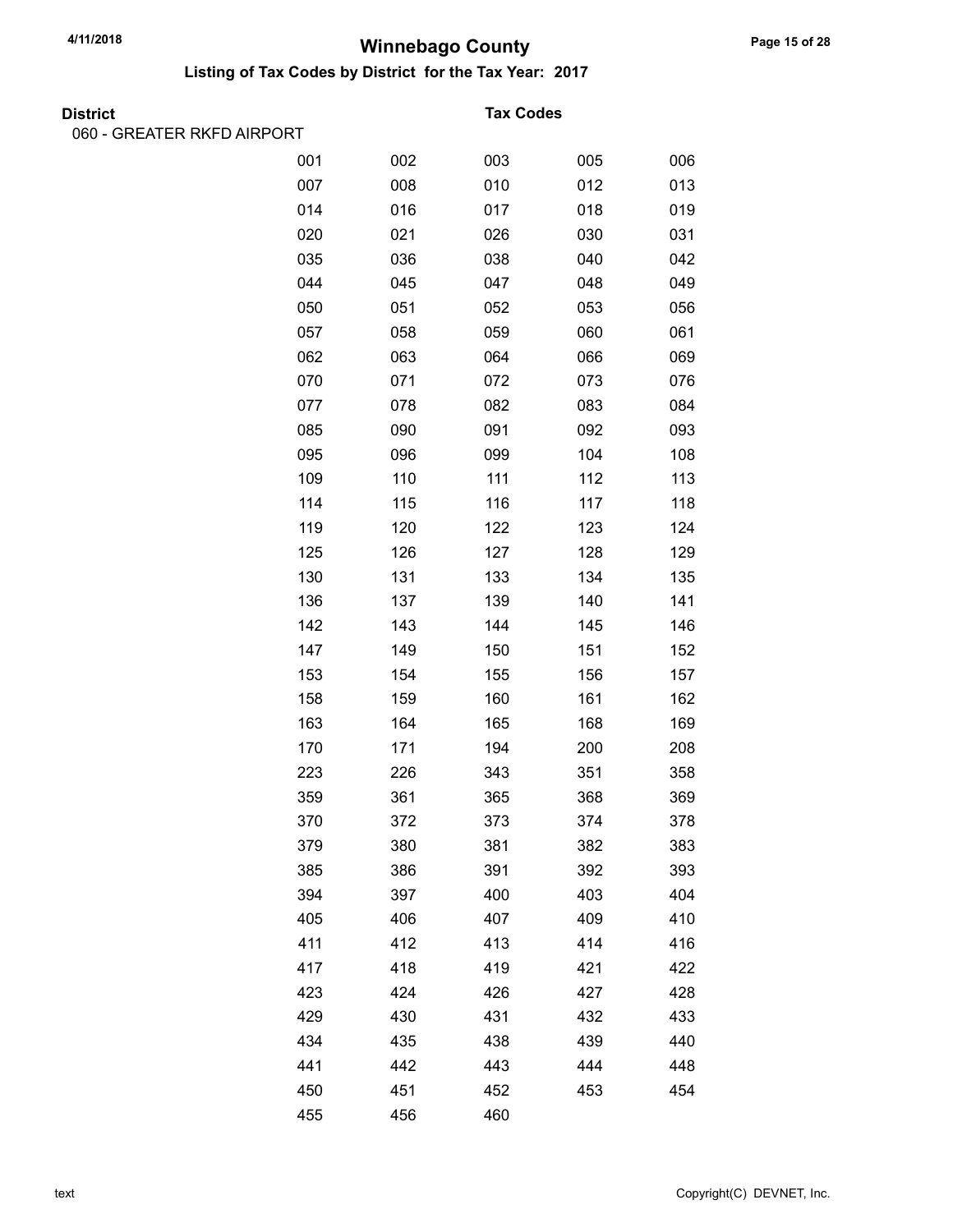| 4/11/2018<br><b>Winnebago County</b> |     |                                                         |                  |     |     |  |  |  |
|--------------------------------------|-----|---------------------------------------------------------|------------------|-----|-----|--|--|--|
|                                      |     | Listing of Tax Codes by District for the Tax Year: 2017 |                  |     |     |  |  |  |
| <b>District</b>                      |     |                                                         | <b>Tax Codes</b> |     |     |  |  |  |
| 061 - SOUTH BELOIT CITY LIBRARY      |     |                                                         |                  |     |     |  |  |  |
|                                      | 175 | 177                                                     | 190              | 201 | 290 |  |  |  |
|                                      | 347 | 348                                                     | 457              | 458 | 459 |  |  |  |
| 062 - RKFD - WINN DRAINAGE           |     |                                                         |                  |     |     |  |  |  |
|                                      | 060 | 062                                                     | 073              | 254 | 315 |  |  |  |
|                                      | 324 |                                                         |                  |     |     |  |  |  |
| 063 - WESTSIDE TIF #2                |     |                                                         |                  |     |     |  |  |  |
|                                      | 082 |                                                         |                  |     |     |  |  |  |
| 064 - LINCOLN-ACRES STREET LIGHT     |     |                                                         |                  |     |     |  |  |  |
|                                      | 083 |                                                         |                  |     |     |  |  |  |
|                                      |     |                                                         |                  |     |     |  |  |  |
| 065 - WASHINGTON PARK STREET LIGHT   |     |                                                         |                  |     |     |  |  |  |
|                                      | 059 |                                                         |                  |     |     |  |  |  |
|                                      |     |                                                         |                  |     |     |  |  |  |
| 066 - EAST STATE & ALPINE TIF        |     |                                                         |                  |     |     |  |  |  |
|                                      | 117 |                                                         |                  |     |     |  |  |  |
| 067 - WEST STATE & CENTRAL TIF       |     |                                                         |                  |     |     |  |  |  |
|                                      | 085 |                                                         |                  |     |     |  |  |  |
|                                      |     |                                                         |                  |     |     |  |  |  |
| 068 - WEST STATE & KILBURN TIF       |     |                                                         |                  |     |     |  |  |  |
|                                      | 226 |                                                         |                  |     |     |  |  |  |
| 070 - HARLEM SCHOOL DIST 122         |     |                                                         |                  |     |     |  |  |  |
|                                      | 002 | 006                                                     | 007              | 010 | 019 |  |  |  |
|                                      | 021 | 035                                                     | 049              | 118 | 133 |  |  |  |
|                                      | 134 | 137                                                     | 139              | 141 | 142 |  |  |  |
|                                      | 143 | 144                                                     | 147              | 149 | 151 |  |  |  |
|                                      | 152 | 153                                                     | 158              | 160 | 163 |  |  |  |
|                                      | 164 | 409                                                     | 413              | 414 | 416 |  |  |  |
|                                      | 433 | 434                                                     | 435              | 442 | 456 |  |  |  |
| 071 - KINNIKINNICK SD #131           |     |                                                         |                  |     |     |  |  |  |
|                                      | 136 | 181                                                     | 185              | 187 | 189 |  |  |  |
|                                      | 198 | 199                                                     | 203              | 205 | 206 |  |  |  |
|                                      | 447 |                                                         |                  |     |     |  |  |  |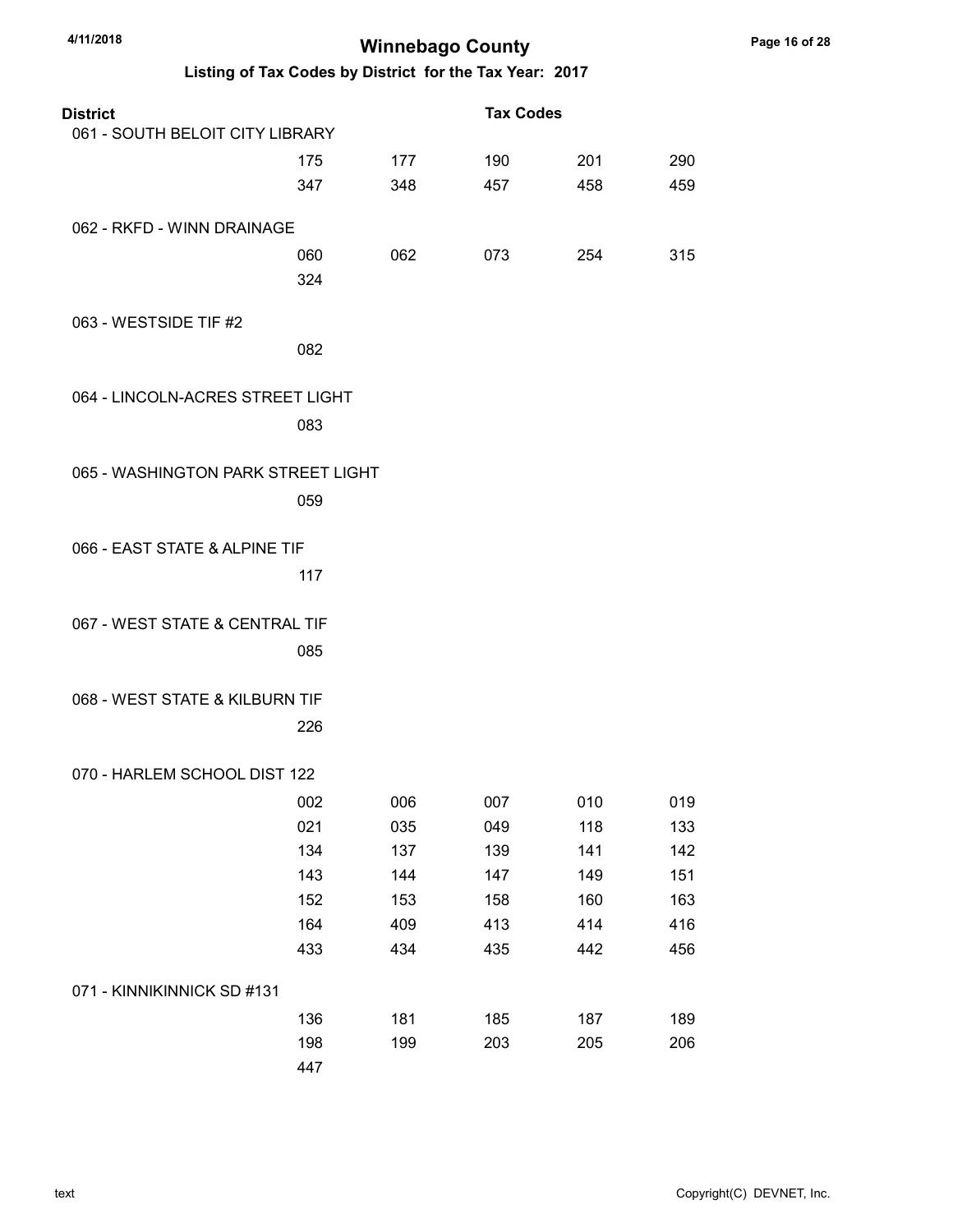#### Listing of Tax Codes by District for the Tax Year: 2017

| <b>District</b>                    |     |     | <b>Tax Codes</b> |     |     |
|------------------------------------|-----|-----|------------------|-----|-----|
| 072 - PRAIRIE HILL SCHOOL DIST 133 |     |     |                  |     |     |
|                                    | 068 | 175 | 176              | 180 | 188 |
|                                    | 192 |     |                  |     |     |
| 073 - SHIRLAND SCHOOL DIST 134     |     |     |                  |     |     |
|                                    | 193 | 210 | 211              | 212 |     |
| 074 - ROCKTON SCHOOL DIST 140      |     |     |                  |     |     |
|                                    | 161 | 165 | 168              | 182 | 183 |
|                                    | 196 | 197 | 200              | 201 | 202 |
|                                    | 207 | 209 | 247              | 362 | 364 |
|                                    | 401 | 402 | 420              |     |     |

#### 075 - NORTH BOONE SD #200

184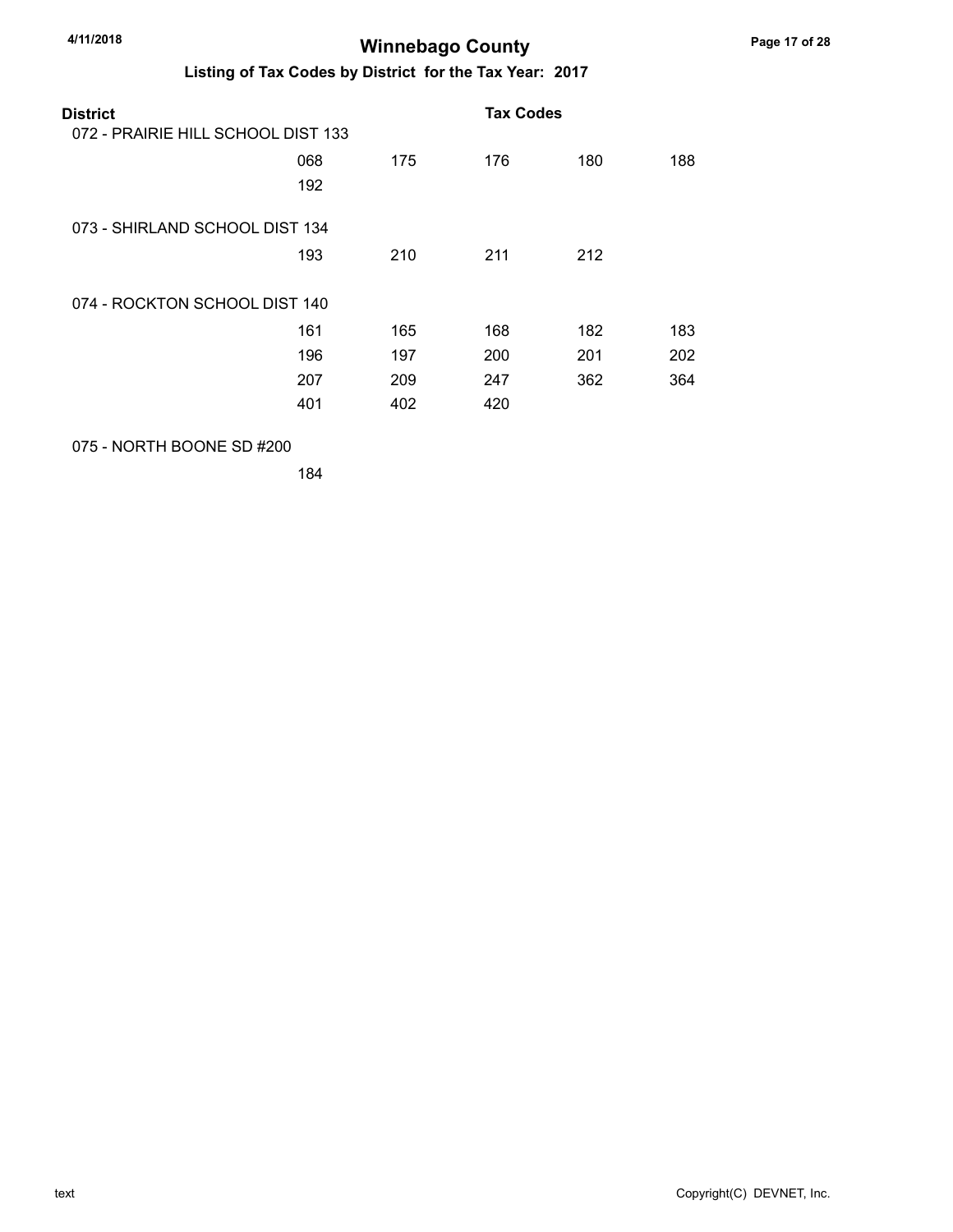Listing of Tax Codes by District for the Tax Year: 2017

| <b>District</b> |  |
|-----------------|--|

076 - ROCKFORD SCHOOL DIST 205

#### **Tax Codes**

|                              | 001 | 003 | 005 | 008 | 012 |
|------------------------------|-----|-----|-----|-----|-----|
|                              | 013 | 014 | 016 | 017 | 018 |
|                              | 020 | 026 | 030 | 031 | 036 |
|                              | 038 | 040 | 042 | 044 | 045 |
|                              | 046 | 047 | 048 | 050 | 051 |
|                              | 053 | 056 | 057 | 058 | 059 |
|                              | 060 | 061 | 062 | 064 | 066 |
|                              | 070 | 072 | 076 | 077 | 078 |
|                              | 082 | 083 | 084 | 085 | 086 |
|                              | 090 | 092 | 095 | 096 | 099 |
|                              | 104 | 108 | 109 | 110 | 111 |
|                              | 112 | 113 | 114 | 115 | 116 |
|                              | 117 | 119 | 120 | 123 | 124 |
|                              | 125 | 126 | 127 | 128 | 129 |
|                              | 130 | 131 | 135 | 140 | 145 |
|                              | 146 | 148 | 150 | 154 | 155 |
|                              | 156 | 157 | 159 | 167 | 169 |
|                              | 170 | 171 | 172 | 194 | 208 |
|                              | 223 | 226 | 343 | 358 | 359 |
|                              | 360 | 361 | 365 | 366 | 368 |
|                              | 369 | 370 | 372 | 373 | 374 |
|                              | 378 | 379 | 380 | 383 | 385 |
|                              | 386 | 391 | 392 | 393 | 394 |
|                              | 396 | 397 | 400 | 403 | 404 |
|                              | 405 | 406 | 407 | 410 | 411 |
|                              | 412 | 417 | 418 | 419 | 421 |
|                              | 422 | 423 | 424 | 426 | 427 |
|                              | 428 | 429 | 430 | 431 | 432 |
|                              | 438 | 439 | 440 | 441 | 443 |
|                              | 444 | 448 | 450 | 451 | 452 |
|                              | 454 | 455 | 460 |     |     |
| 077 - HONONEGAH HIGH SD #207 |     |     |     |     |     |
|                              | 068 | 136 | 161 | 165 | 168 |
|                              | 175 | 176 | 180 | 181 | 182 |
|                              | 183 | 185 | 187 | 188 | 189 |
|                              | 192 | 193 | 196 | 197 | 198 |
|                              | 199 | 200 | 201 | 202 | 203 |
|                              | 205 | 206 | 207 | 209 | 210 |
|                              | 211 | 212 | 247 | 362 | 364 |
|                              | 401 | 402 | 420 | 447 |     |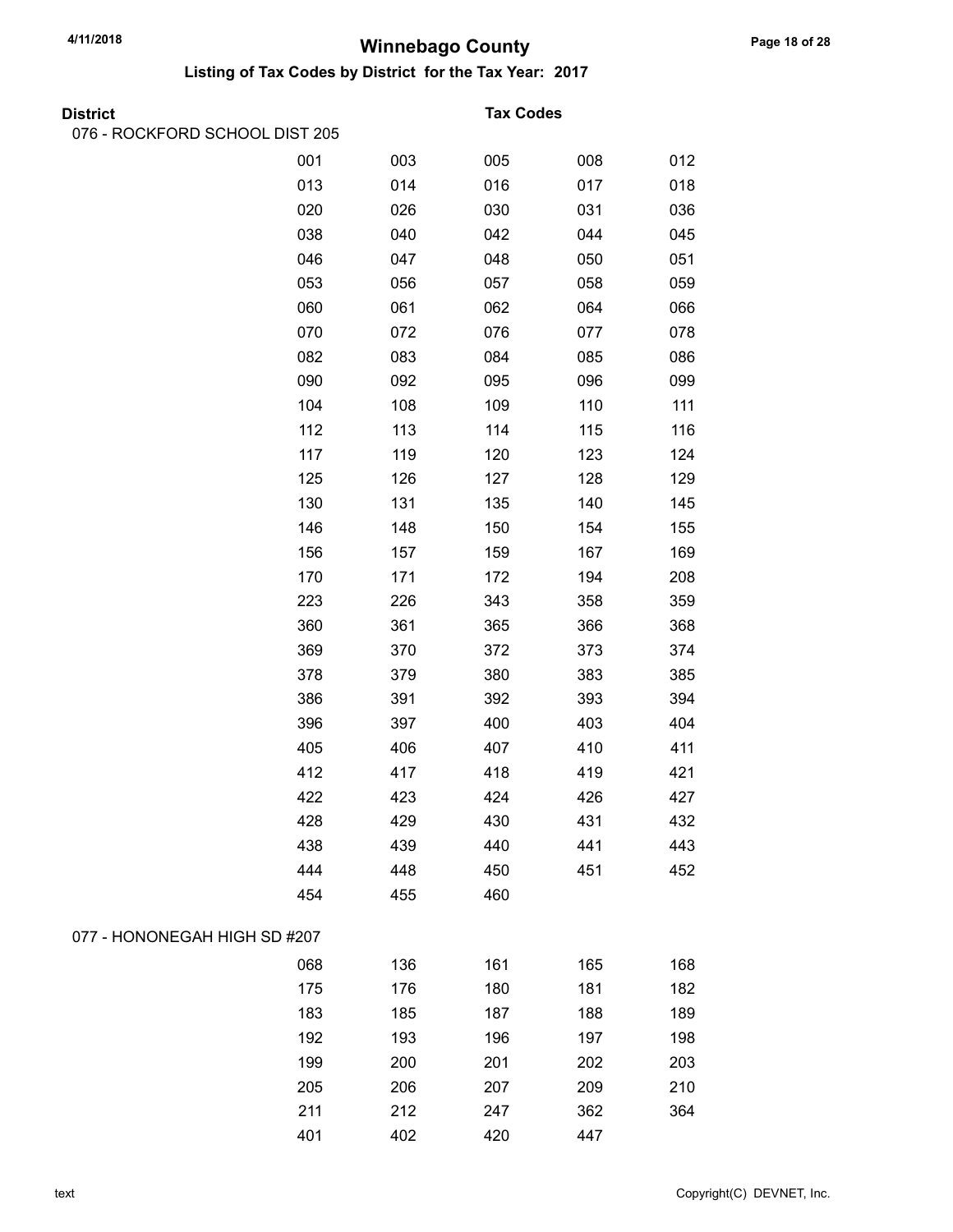| <b>District</b><br>078 - MERIDIAN SCHOOL DIST 223 |     |     | <b>Tax Codes</b> |     |     |
|---------------------------------------------------|-----|-----|------------------|-----|-----|
|                                                   |     |     |                  |     |     |
|                                                   | 091 | 093 | 351              | 453 |     |
| 079 - SOUTH BELOIT SD #320                        |     |     |                  |     |     |
|                                                   | 177 | 178 | 179              | 190 | 191 |
|                                                   | 290 | 347 | 348              | 457 | 458 |
|                                                   | 459 |     |                  |     |     |
| 080 - PECATONICA UNIT SD #321                     |     |     |                  |     |     |
|                                                   | 232 | 259 | 266              | 268 | 281 |
|                                                   | 284 | 286 | 305              | 309 | 425 |
| 081 - DURAND UNIT SD #322                         |     |     |                  |     |     |
|                                                   | 220 | 228 | 229              | 230 | 231 |
|                                                   | 233 | 234 | 246              |     |     |
| 082 - WINNEBAGO UNIT SD #323                      |     |     |                  |     |     |
|                                                   | 052 | 063 | 069              | 071 | 073 |
|                                                   | 162 | 248 | 254              | 258 | 260 |
|                                                   | 262 | 263 | 265              | 267 | 282 |
|                                                   | 283 | 306 | 308              | 310 | 311 |
|                                                   | 312 | 313 | 314              | 315 | 324 |
|                                                   | 325 | 326 | 327              | 363 | 381 |
|                                                   | 382 |     |                  |     |     |
| 083 - HIAWATHA SCHOOL DIST 426                    |     |     |                  |     |     |
|                                                   | 122 | 367 |                  |     |     |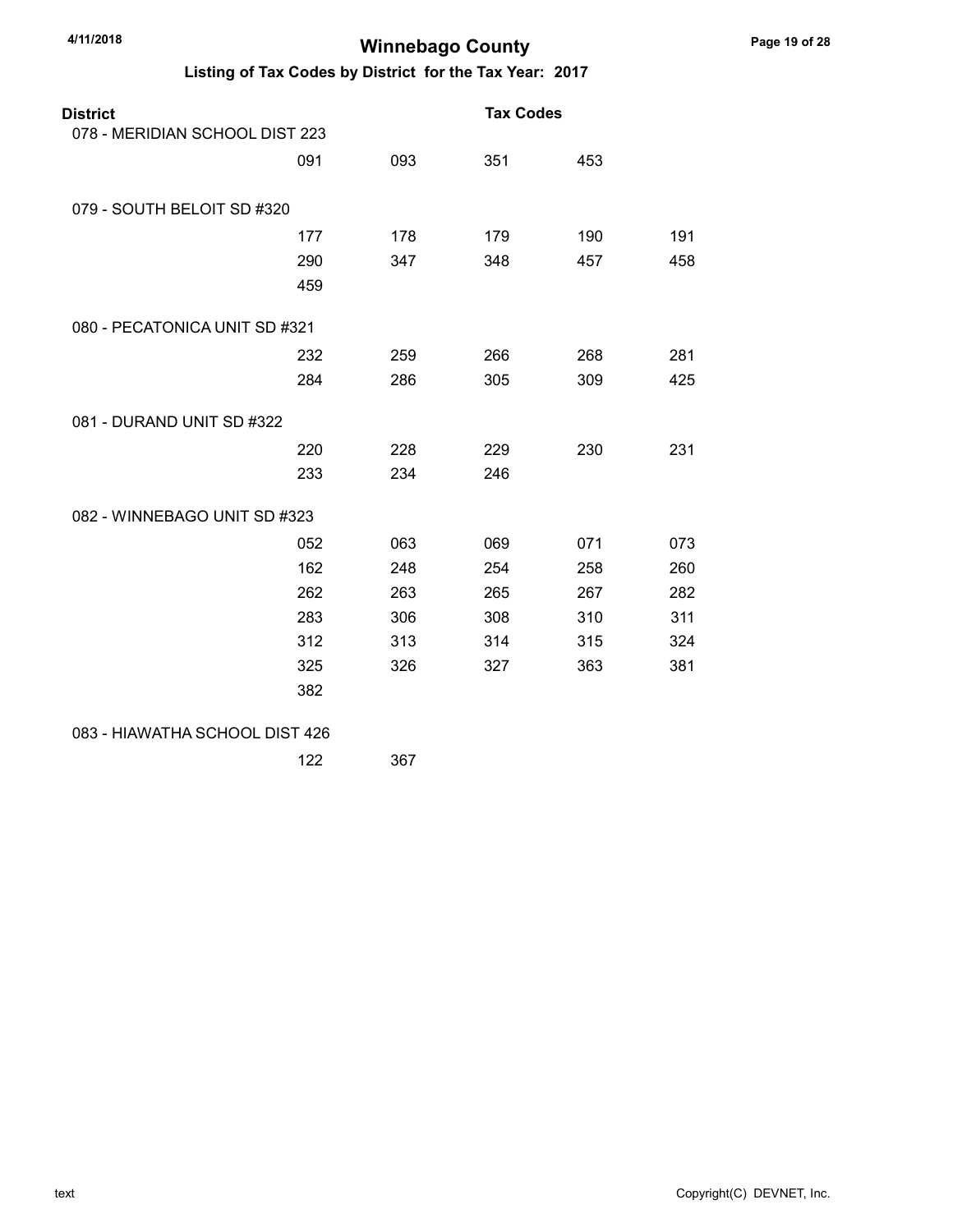| <b>District</b>             |     |     | <b>Tax Codes</b> |     |     |
|-----------------------------|-----|-----|------------------|-----|-----|
| 084 - COMMUNITY COLLEGE 511 |     |     |                  |     |     |
|                             | 001 | 002 | 003              | 005 | 006 |
|                             | 007 | 008 | 010              | 012 | 013 |
|                             | 014 | 016 | 017              | 018 | 019 |
|                             | 020 | 021 | 026              | 030 | 031 |
|                             | 035 | 036 | 038              | 040 | 042 |
|                             | 044 | 045 | 046              | 047 | 048 |
|                             | 049 | 050 | 051              | 052 | 053 |
|                             | 056 | 057 | 058              | 059 | 060 |
|                             | 061 | 062 | 063              | 064 | 066 |
|                             | 068 | 069 | 070              | 071 | 072 |
|                             | 073 | 076 | 077              | 078 | 082 |
|                             | 083 | 084 | 085              | 086 | 090 |
|                             | 091 | 092 | 093              | 095 | 096 |
|                             | 099 | 104 | 108              | 109 | 110 |
|                             | 111 | 112 | 113              | 114 | 115 |
|                             | 116 | 117 | 118              | 119 | 120 |
|                             | 123 | 124 | 125              | 126 | 127 |
|                             | 128 | 129 | 130              | 131 | 133 |
|                             | 134 | 135 | 136              | 137 | 139 |
|                             | 140 | 141 | 142              | 143 | 144 |
|                             | 145 | 146 | 147              | 148 | 149 |
|                             | 150 | 151 | 152              | 153 | 154 |
|                             | 155 | 156 | 157              | 158 | 159 |
|                             | 160 | 161 | 162              | 163 | 164 |
|                             | 165 | 167 | 168              | 169 | 170 |
|                             | 171 | 172 | 175              | 176 | 177 |
|                             | 178 | 179 | 180              | 181 | 182 |
|                             | 183 | 184 | 185              | 187 | 188 |
|                             | 189 | 190 | 191              | 192 | 193 |
|                             | 194 | 196 | 197              | 198 | 199 |
|                             | 200 | 201 | 202              | 203 | 205 |
|                             | 206 | 207 | 208              | 209 | 210 |
|                             | 211 | 212 | 220              | 223 | 226 |
|                             | 228 | 229 | 230              | 231 | 232 |
|                             | 233 | 234 | 246              | 247 | 248 |
|                             | 254 | 258 | 259              | 260 | 262 |
|                             | 263 | 265 | 266              | 267 | 268 |
|                             | 281 | 282 | 283              | 284 | 286 |
|                             | 290 | 305 | 306              | 308 | 309 |
|                             | 310 | 311 | 312              | 313 | 314 |
|                             | 315 | 324 | 325              | 326 | 327 |
|                             | 343 | 347 | 348              | 351 | 358 |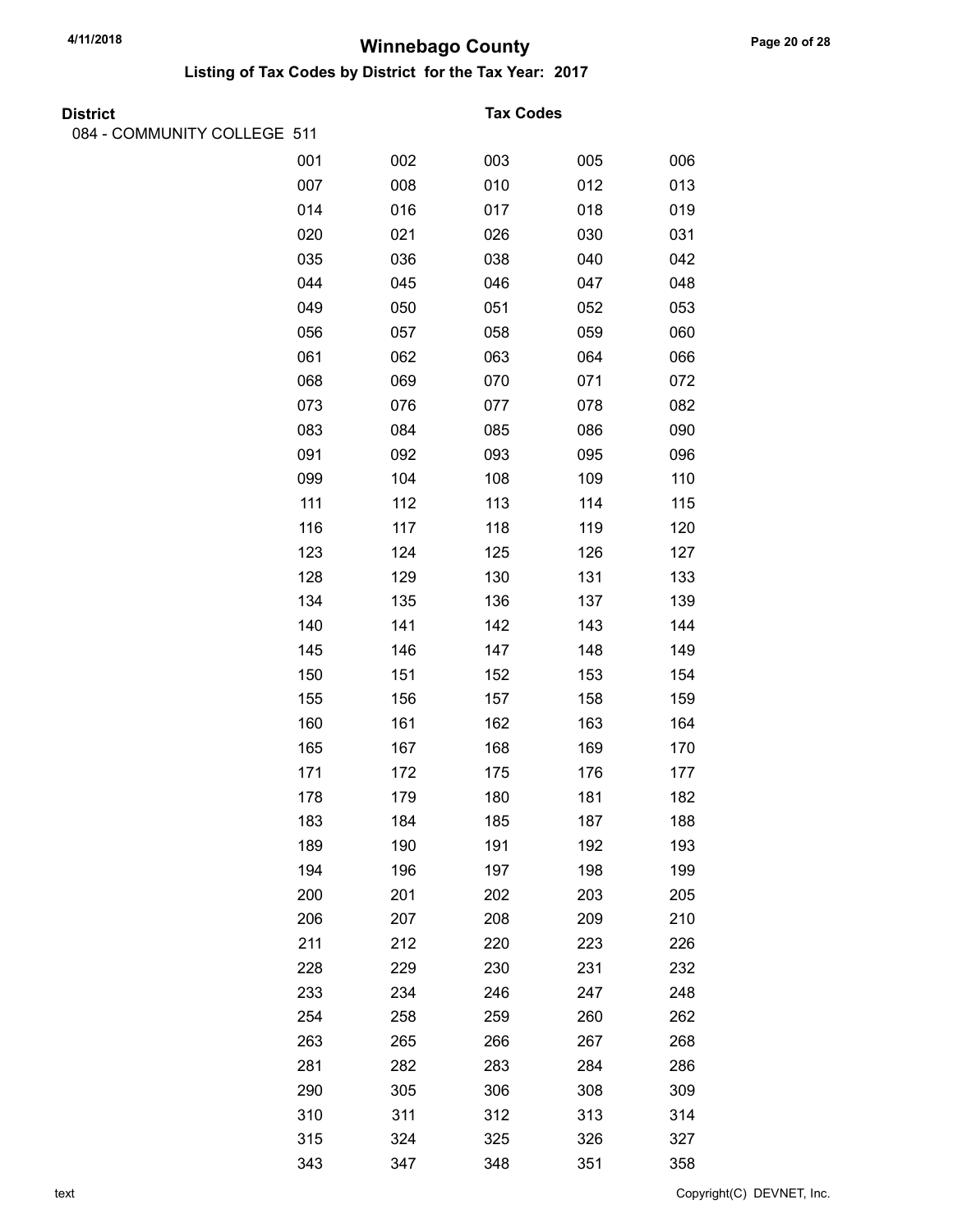| <b>District</b>               |     |     | <b>Tax Codes</b> |     |     |
|-------------------------------|-----|-----|------------------|-----|-----|
|                               | 359 | 360 | 361              | 362 | 363 |
|                               | 364 | 365 | 366              | 368 | 369 |
|                               | 370 | 372 | 373              | 374 | 378 |
|                               | 379 | 380 | 381              | 382 | 383 |
|                               | 385 | 386 | 391              | 392 | 393 |
|                               | 394 | 396 | 397              | 400 | 401 |
|                               | 402 | 403 | 404              | 405 | 406 |
|                               | 407 | 409 | 410              | 411 | 412 |
|                               | 413 | 414 | 416              | 417 | 418 |
|                               | 419 | 420 | 421              | 422 | 423 |
|                               | 424 | 425 | 426              | 427 | 428 |
|                               | 429 | 430 | 431              | 432 | 433 |
|                               | 434 | 435 | 438              | 439 | 440 |
|                               | 441 | 442 | 443              | 444 | 447 |
|                               | 448 | 450 | 451              | 452 | 453 |
|                               | 454 | 455 | 456              | 457 | 458 |
|                               | 459 | 460 |                  |     |     |
| 085 - COMMUNITY COLLEGE 523   |     |     |                  |     |     |
|                               | 122 | 367 |                  |     |     |
|                               |     |     |                  |     |     |
| 088 - NORTH MAIN & AUBURN TIF |     |     |                  |     |     |
|                               | 086 |     |                  |     |     |
|                               |     |     |                  |     |     |
| 089 - JACKSON SCHOOL TIF      |     |     |                  |     |     |
|                               | 223 |     |                  |     |     |
|                               |     |     |                  |     |     |
| 093 - NORTH MAIN TIF          |     |     |                  |     |     |
|                               | 391 |     |                  |     |     |
|                               |     |     |                  |     |     |
| 094 - GLOBAL TRADE TIF #1     |     |     |                  |     |     |
|                               | 392 |     |                  |     |     |
|                               |     |     |                  |     |     |
| 098 - MACHESNEY PARK TIF      |     |     |                  |     |     |
|                               | 118 | 141 |                  |     |     |
| 101 - BU/HA MULTI TOWNSHIP    |     |     |                  |     |     |
|                               | 246 | 247 | 248              | 254 | 258 |
|                               | 259 | 260 | 262              | 263 | 265 |
|                               | 266 | 267 | 268              |     |     |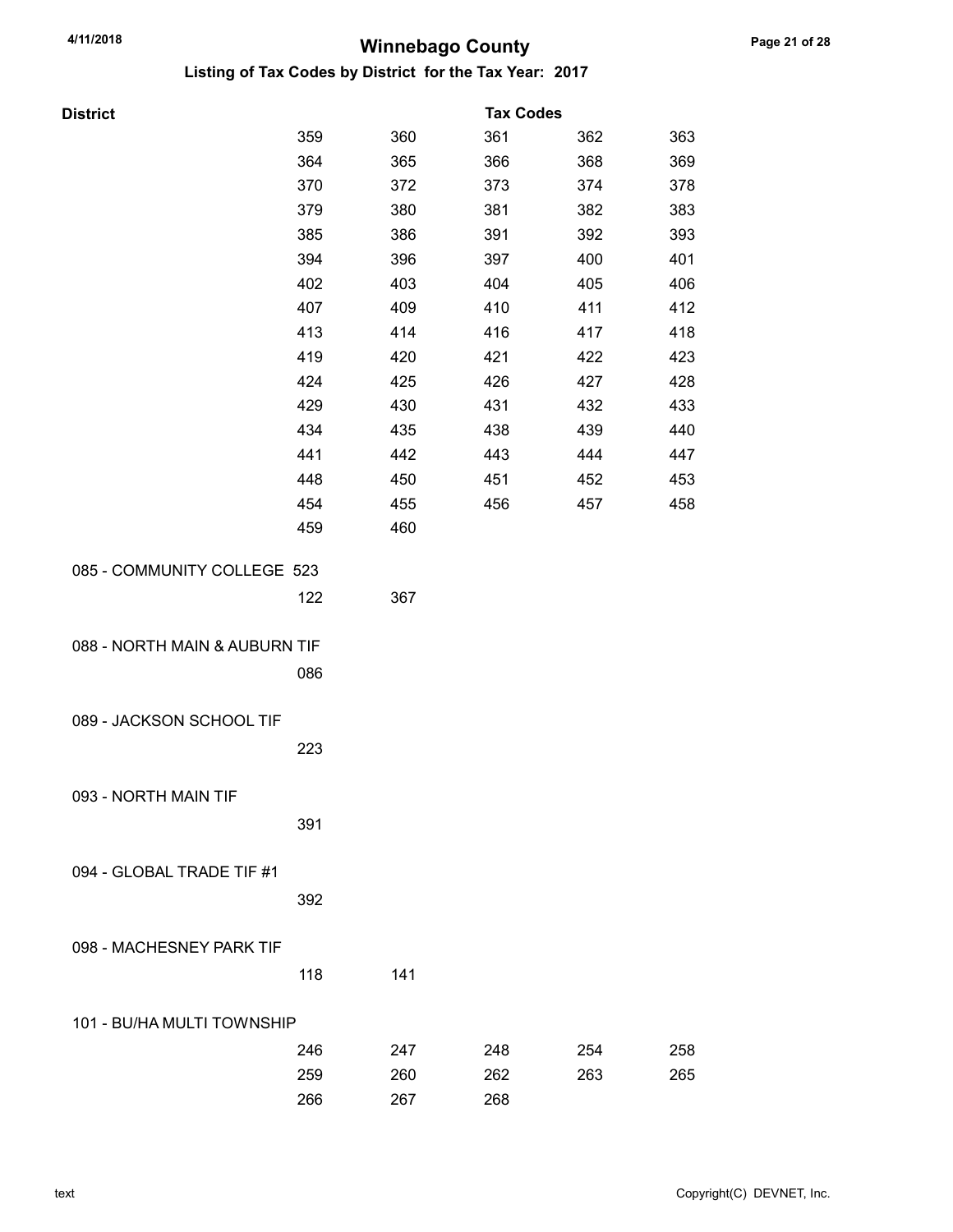| <b>District</b>               |     |     | <b>Tax Codes</b> |     |     |
|-------------------------------|-----|-----|------------------|-----|-----|
| 102 - DU/LA MULTI TOWNSHIP    |     |     |                  |     |     |
|                               | 220 | 228 | 229              | 230 | 231 |
|                               | 232 | 233 | 234              |     |     |
| 104 - SOUTH ROCKFORD TIF      |     |     |                  |     |     |
|                               | 014 |     |                  |     |     |
| 105 - LINCOLNWOOD TIF         |     |     |                  |     |     |
|                               | 047 |     |                  |     |     |
| 106 - DURAND VILLAGE TIF      |     |     |                  |     |     |
|                               | 228 |     |                  |     |     |
| 107 - SPRINGFIELD CORNERS TIF |     |     |                  |     |     |
|                               | 048 |     |                  |     |     |
| 109 - COUNTRY OAKS SSA        |     |     |                  |     |     |
|                               | 056 |     |                  |     |     |
| 110 - BURRITT TWSP ROAD       |     |     |                  |     |     |
|                               | 254 | 258 | 259              | 260 | 262 |
|                               | 263 | 265 | 266              | 267 | 268 |
| 111 - CHERRY VALLEY TWSP ROAD |     |     |                  |     |     |
|                               | 110 | 111 | 112              | 113 | 114 |
|                               | 115 | 116 | 119              | 120 | 122 |
|                               | 124 | 125 | 127              | 128 | 129 |
|                               | 343 | 366 | 367              | 383 | 386 |
|                               | 396 | 440 |                  |     |     |
| 112 - DURAND TWSP ROAD        |     |     |                  |     |     |
|                               | 228 | 229 | 230              | 231 | 232 |
|                               | 233 | 234 |                  |     |     |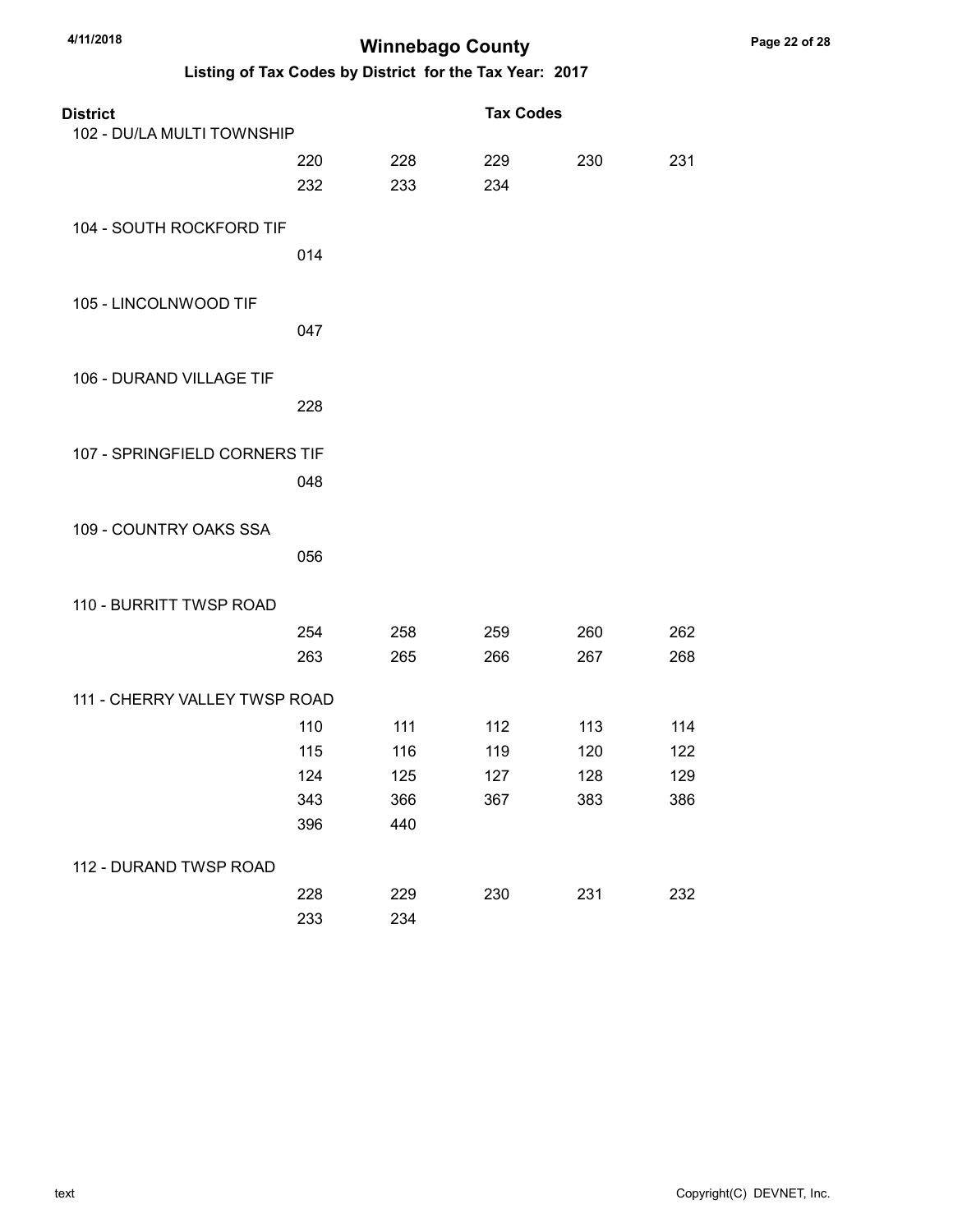| <b>District</b>            |     |     | <b>Tax Codes</b> |     |     |
|----------------------------|-----|-----|------------------|-----|-----|
| 113 - HARLEM TWSP ROAD     |     |     |                  |     |     |
|                            | 006 | 007 | 012              | 019 | 020 |
|                            | 026 | 042 | 045              | 049 | 078 |
|                            | 108 | 109 | 118              | 130 | 133 |
|                            | 134 | 135 | 136              | 137 | 139 |
|                            | 140 | 141 | 142              | 143 | 144 |
|                            | 145 | 147 | 149              | 151 | 152 |
|                            | 153 | 158 | 159              | 160 | 163 |
|                            | 164 | 194 | 208              | 413 | 414 |
|                            | 416 | 427 | 428              | 429 | 430 |
|                            | 431 | 432 | 433              | 434 | 435 |
|                            | 442 | 443 | 444              | 454 |     |
| 114 - HARRISON TWSP ROAD   |     |     |                  |     |     |
|                            | 246 | 247 | 248              |     |     |
| 115 - LAONA TWSP ROAD      |     |     |                  |     |     |
|                            | 212 | 220 |                  |     |     |
| 116 - OWEN TWSP ROAD       |     |     |                  |     |     |
|                            | 046 | 146 | 148              | 150 | 154 |
|                            | 155 | 156 | 157              | 161 | 162 |
|                            | 165 | 167 | 168              | 169 | 170 |
|                            | 171 | 172 | 200              | 358 | 359 |
|                            | 360 | 361 | 362              | 363 | 364 |
|                            | 365 | 368 | 369              |     |     |
| 117 - PECATONICA TWSP ROAD |     |     |                  |     |     |
|                            | 281 | 282 | 283              | 284 | 286 |
|                            | 425 |     |                  |     |     |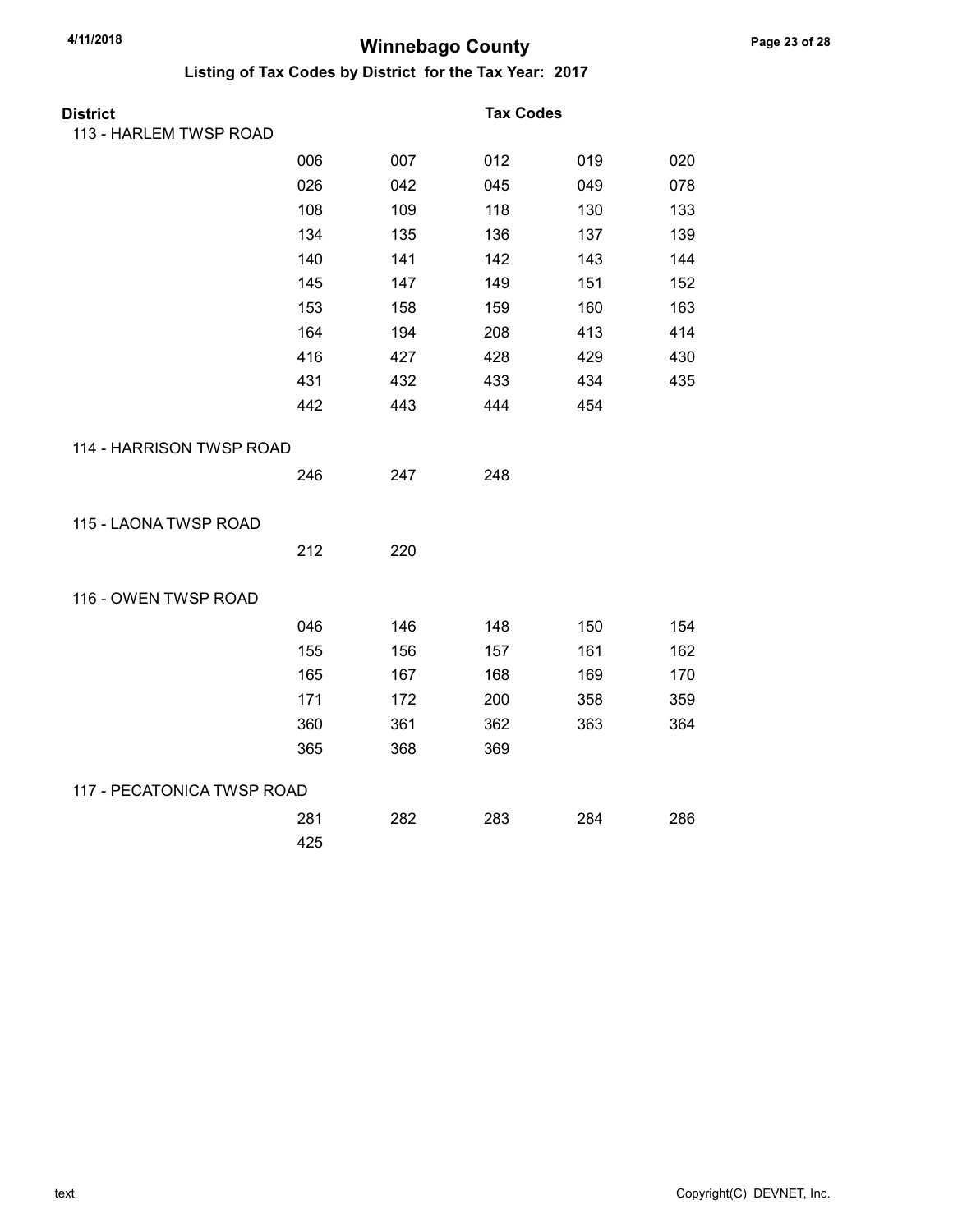| District                 |     |     | <b>Tax Codes</b> |     |     |
|--------------------------|-----|-----|------------------|-----|-----|
| 118 - ROCKFORD TWSP ROAD |     |     |                  |     |     |
|                          | 001 | 002 | 003              | 005 | 008 |
|                          | 010 | 013 | 014              | 016 | 017 |
|                          | 018 | 021 | 030              | 031 | 035 |
|                          | 036 | 038 | 040              | 044 | 047 |
|                          | 048 | 050 | 051              | 052 | 053 |
|                          | 056 | 057 | 058              | 059 | 060 |
|                          | 061 | 062 | 063              | 064 | 066 |
|                          | 069 | 070 | 071              | 072 | 073 |
|                          | 076 | 077 | 082              | 083 | 084 |
|                          | 085 | 086 | 090              | 091 | 092 |
|                          | 093 | 095 | 096              | 099 | 104 |
|                          | 117 | 123 | 126              | 131 | 223 |
|                          | 226 | 351 | 370              | 372 | 373 |
|                          | 374 | 378 | 379              | 380 | 381 |
|                          | 382 | 385 | 391              | 392 | 393 |
|                          | 394 | 397 | 400              | 403 | 404 |
|                          | 405 | 406 | 407              | 409 | 410 |
|                          | 411 | 412 | 417              | 418 | 419 |
|                          | 421 | 422 | 423              | 424 | 426 |
|                          | 438 | 439 | 441              | 448 | 450 |
|                          | 451 | 452 | 453              | 455 | 456 |
|                          | 460 |     |                  |     |     |
| 119 - ROCKTON TWSP ROAD  |     |     |                  |     |     |
|                          | 190 | 191 | 193              | 197 | 201 |
|                          | 202 | 203 | 205              | 206 | 290 |
|                          | 348 | 401 | 402              | 420 | 458 |
|                          | 459 |     |                  |     |     |
| 120 - ROSCOE TWSP ROAD   |     |     |                  |     |     |
|                          | 068 | 175 | 176              | 177 | 178 |
|                          | 179 | 180 | 181              | 182 | 183 |
|                          | 184 | 185 | 187              | 188 | 189 |
|                          | 192 | 196 | 198              | 199 | 207 |
|                          | 209 | 347 | 447              | 457 |     |
| 121 - SEWARD TWSP ROAD   |     |     |                  |     |     |
|                          | 305 | 306 | 308              | 309 | 310 |
|                          | 311 | 312 | 313              | 314 |     |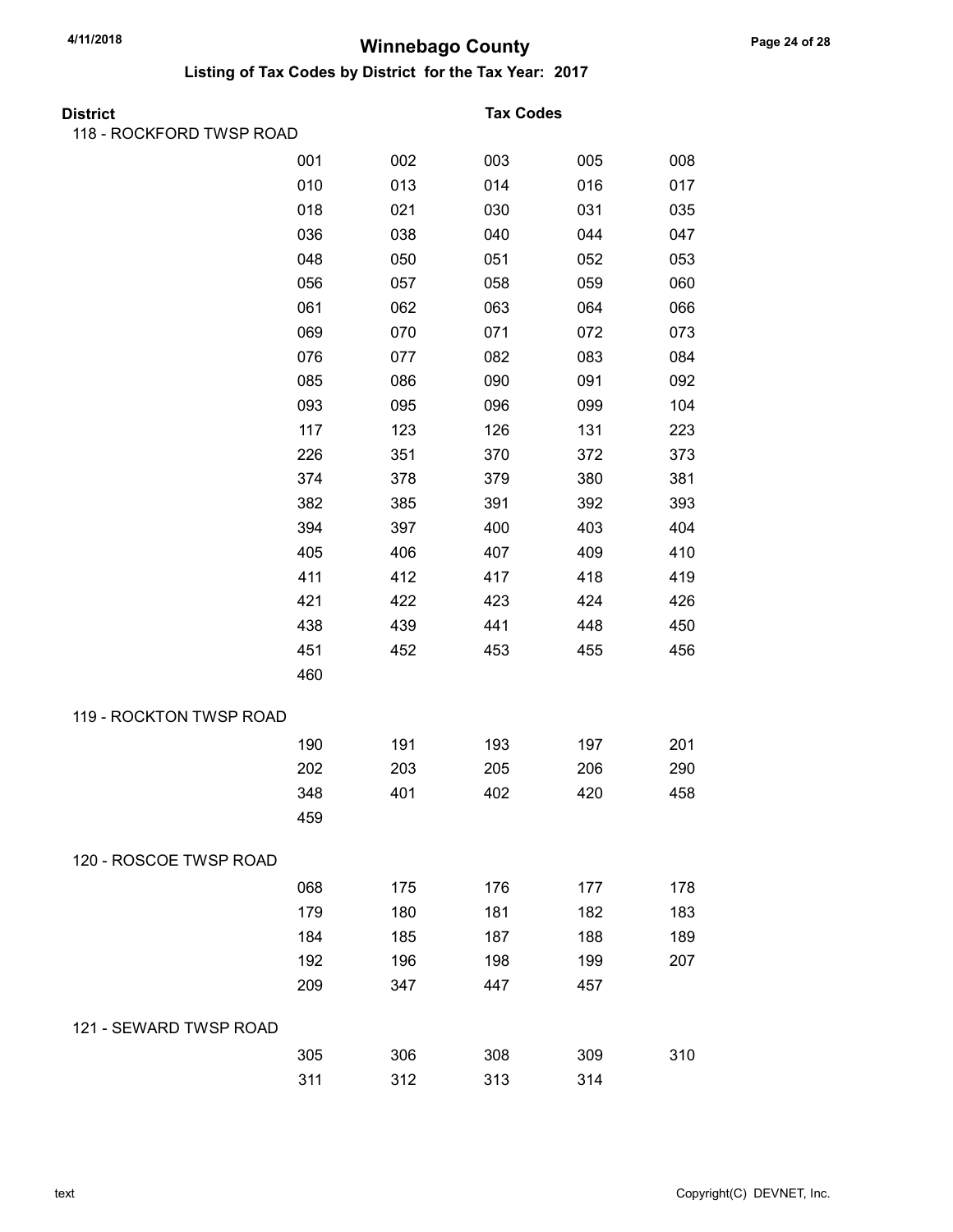| <b>District</b><br>122 - SHIRLAND TWSP ROAD |     |     | <b>Tax Codes</b> |     |     |
|---------------------------------------------|-----|-----|------------------|-----|-----|
|                                             | 210 | 211 |                  |     |     |
| 123 - WINNEBAGO TWSP ROAD                   |     |     |                  |     |     |
|                                             | 315 | 324 | 325              | 326 | 327 |
| 124 - PE/SE MULTI TOWNSHIP                  |     |     |                  |     |     |
|                                             | 281 | 282 | 283              | 284 | 286 |
|                                             | 305 | 306 | 308              | 309 | 310 |
|                                             | 311 | 312 | 313              | 314 | 425 |
| 125 - WAGON WHEEL TIF                       |     |     |                  |     |     |
|                                             | 402 |     |                  |     |     |
| 126 - RIVER OAKS TIF                        |     |     |                  |     |     |
|                                             | 403 |     |                  |     |     |
| 127 - GARRISON SCHOOL TIF                   |     |     |                  |     |     |
|                                             | 404 |     |                  |     |     |
| 128 - KISHWAUKEE & HARRISON TIF             |     |     |                  |     |     |
|                                             | 405 |     |                  |     |     |
| 129 - LINCOLNWOOD TIF #2                    |     |     |                  |     |     |
|                                             | 406 |     |                  |     |     |
| 130 - HOPE VI TIF                           |     |     |                  |     |     |
|                                             | 407 |     |                  |     |     |
| 132 - NORTH 2ND TIF LOVES PARK              |     |     |                  |     |     |
|                                             | 409 |     |                  |     |     |
| 133 - GLOBAL TRADE TIF #2                   |     |     |                  |     |     |
|                                             | 410 | 411 |                  |     |     |
| 134 - ASSISTED LIVING/ RIVER HOUSING TIF    |     |     |                  |     |     |
|                                             | 412 |     |                  |     |     |
| 135 - NORTH 2ND TIF MACHESNEY PARK          |     |     |                  |     |     |
|                                             | 413 | 414 | 416              |     |     |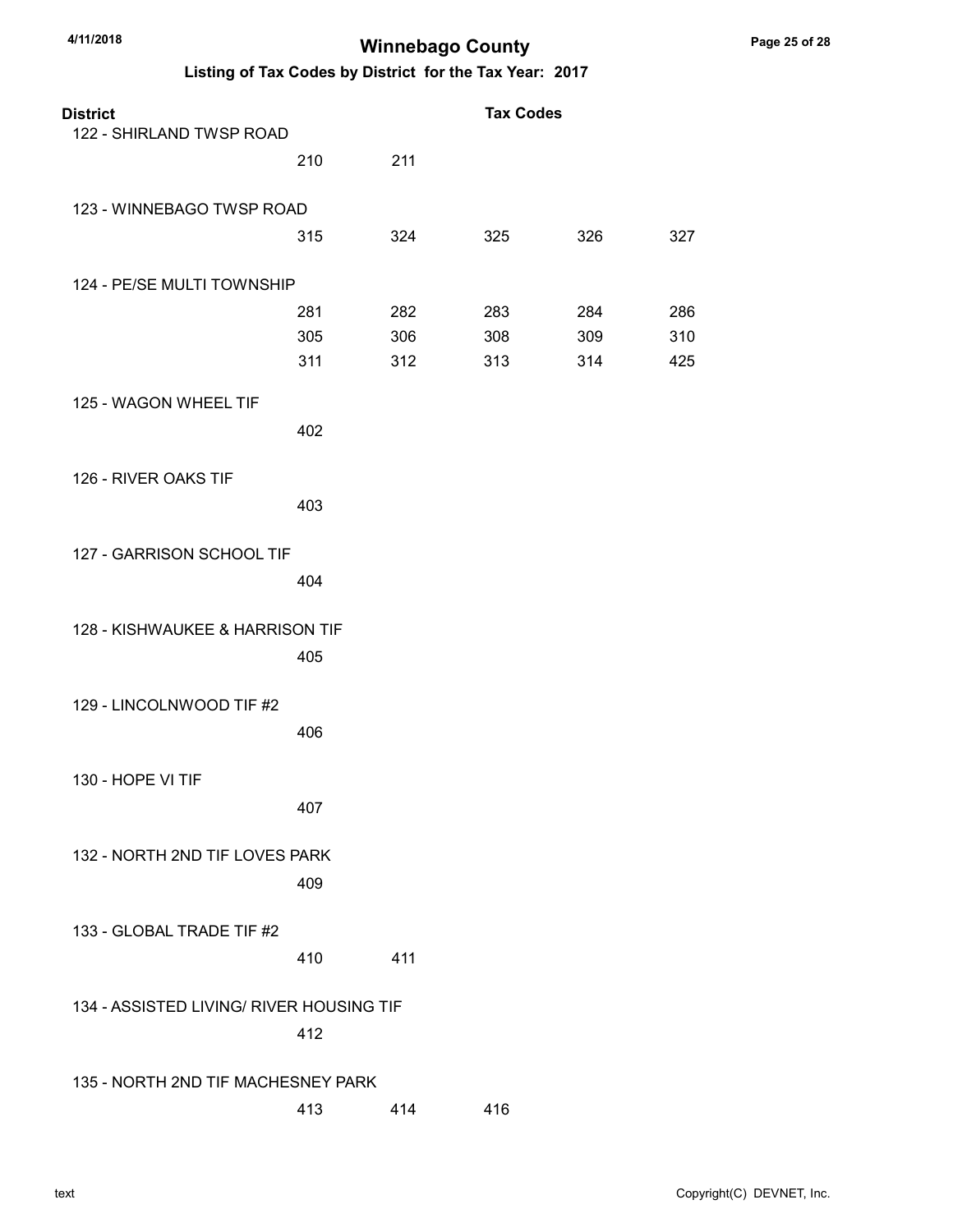| <b>District</b><br>136 - HARVEST HILLS SSA |     |     | <b>Tax Codes</b> |     |
|--------------------------------------------|-----|-----|------------------|-----|
|                                            | 070 | 076 | 077              |     |
| 137 - MAIN & WHITMAN TIF                   | 417 |     |                  |     |
| 138 - MIDTOWN TIF                          | 418 |     |                  |     |
| 139 - KISHWAUKEE & HARRISON TIF #2         | 419 |     |                  |     |
| 140 - FORMER BELOIT CORP TIF               | 420 |     |                  |     |
| 141 - GLOBAL TRADE TIF #3                  | 421 |     |                  |     |
| 142 - RIVER DISTRICT NORTH TIF             | 422 |     |                  |     |
| 143 - BROADWAY TIF                         | 423 |     |                  |     |
| 144 - EAST RIVER TIF                       | 424 |     |                  |     |
| 145 - SUMNER ROAD / GROVE ST TIF           | 425 |     |                  |     |
| 146 - LOVES PARK CORP CENTER TIF           | 426 | 427 | 428              |     |
| 147 - WESTSTONE TIF                        | 429 | 430 | 431              | 432 |
| 148 - NORTH WILLOW CREEK TIF               | 433 |     |                  |     |
| 149 - SOUTH WILLOW CREEK TIF               | 434 | 435 |                  |     |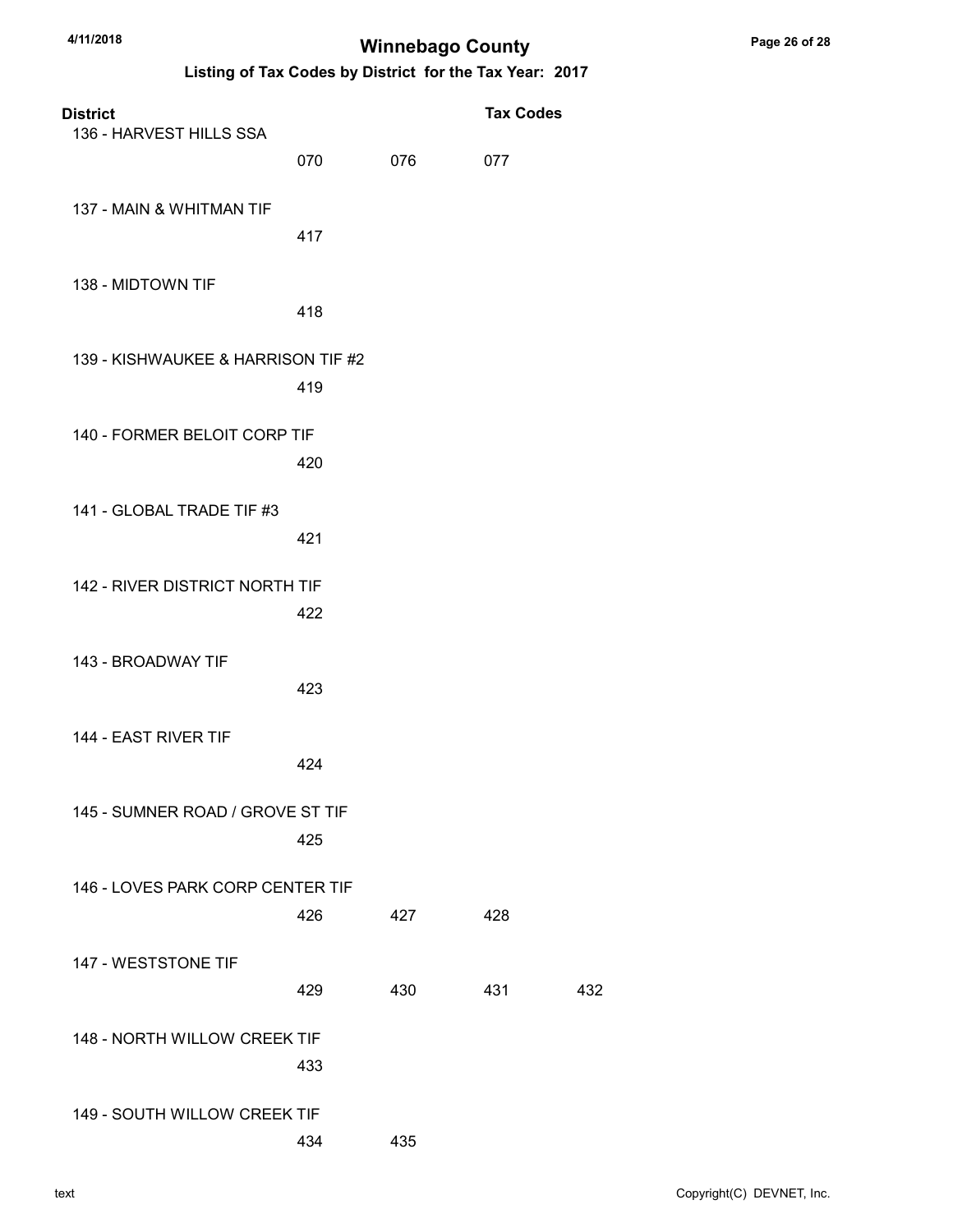Listing of Tax Codes by District for the Tax Year: 2017

| <b>District</b><br>150 - GLOBAL TRADEPARK SOUTH TIF | 453 |     | <b>Tax Codes</b> |     |     |
|-----------------------------------------------------|-----|-----|------------------|-----|-----|
| 151 - I-39 / BAXTER ROAD TIF                        | 438 | 439 | 440              | 441 | 452 |
| 152 - ZENITH CUTTER TIF                             | 442 |     |                  |     |     |
| 153 - SPRING CREEK LAKES TIF                        | 443 | 444 | 448              | 454 |     |
| 154 - FORMER WARNER ELECTRIC TIF                    | 447 |     |                  |     |     |
| 155 - PERRYVILLE ROAD SSA                           |     |     |                  |     |     |
| 156 - OLDE RIVER RIDGE PLAT 6 SSA                   | 358 | 359 |                  |     |     |
| 157 - JEFFERSON / NORTH 3RD ST TIF                  | 450 |     |                  |     |     |
| 158 - I-39 BAXTER ROAD SSA                          |     |     |                  |     |     |
| 159 - MULFORD & EAST STATE STREET TIF               | 451 |     |                  |     |     |
| 160 - SOUTH BELOIT SSA 1                            | 290 | 459 |                  |     |     |
| 161 - SOUTH BELOIT SSA 2                            |     |     |                  |     |     |
| 162 - SOUTH BELOIT SSA 3                            |     |     |                  |     |     |

163 - SOUTH BELOIT SSA 4